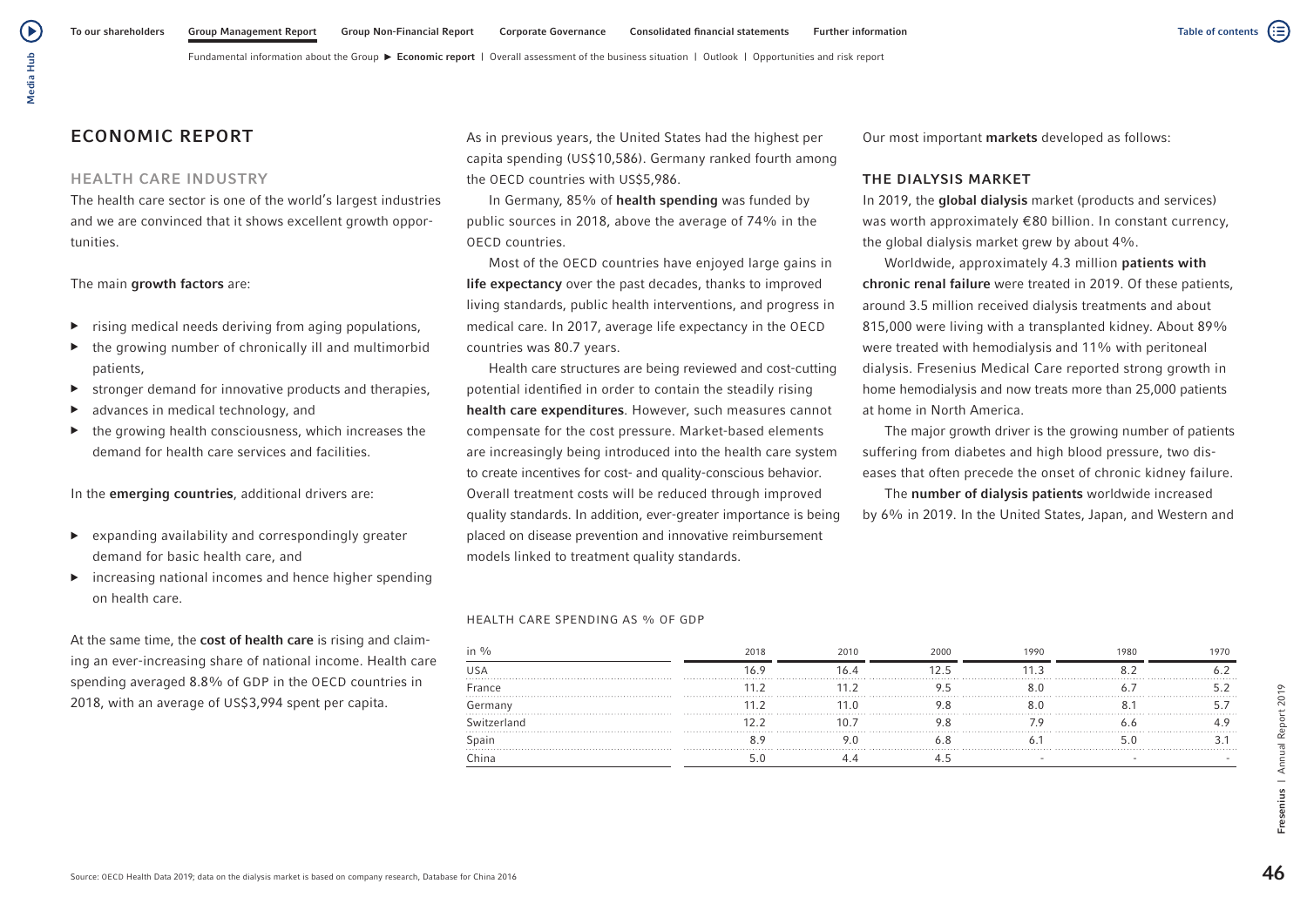Media Hub

Media Hub

(▶

The **prevalence rate**, which is the number of people with terminal kidney failure treated per million population, differs widely from region to region. The significant divergence in prevalence rates is due, on the one hand, to differences in age demographics, incidence of renal risk factors, genetic predisposition, and cultural habit, such as nutrition. On the other hand, access to dialysis treatment is still limited in many countries. A great many individuals with terminal kidney failure do not receive treatment and are therefore not included in the prevalence statistics.

## Dialysis care

In 2019, the global dialysis care market (including renal pharmaceuticals) was worth around €66 billion.

About 10% of worldwide dialysis patients were treated by Fresenius Medical Care. With 3,994 dialysis clinics and 345,096 dialysis patients in around 50 countries, Fresenius Medical Care operates by far the largest and most international network of clinics. In the United States, Fresenius Medical Care treated approximately 38% of dialysis patients in 2019. The market for dialysis care in the United States is already highly consolidated.

Outside the United States, the market for dialysis care is much more fragmented. Here, Fresenius Medical Care competes mainly with clinic chains, independent clinics, and with clinics that are affiliated with hospitals.

Dialysis reimbursement systems differ from country to country and often vary even within individual countries. The public health care programs, the Centers for Medicare & Medicaid Services (CMS), cover the medical services for the majority of all dialysis patients in the United States.

# Dialysis products

Fundamental information about the Group  $\blacktriangleright$  Economic report | Overall assessment of the business situation | Outlook | Opportunities and risk report

In 2019, the global dialysis products market was worth around €14 billion.

Fresenius Medical Care is the leading provider of dialysis products in the world, with a market share of 36%.

Fresenius Medical Care is the leading supplier worldwide of hemodialysis products, with a market share of 41%, and has a market share of approximately 16% in the worldwide market of products for peritoneal dialysis.

# Care Coordination

The field of Care Coordination currently includes health services relating to vascular surgery, coordinated delivery of pharmacy services, and outpatient care, for example.

Chronic diseases such as diabetes or cardiovascular diseases are steadily increasing, and account for more than two-thirds of all deaths worldwide. In many countries, the majority of the health expenditure is spent on the treatment of chronic diseases. To counteract the increasing cost pressure, more and more health care systems – such as that in the largest market for Fresenius Medical Care, the United States – are no longer compensating for individual services, but rather for holistic and coordinated care.

A reasonable estimate of the market volume of coordinated care is not possible due to the large number of different services. We currently offer coordinated care services mainly in North America and Asia-Pacific. Our services in Care Coordination are adapted to the requirements of these markets. The spectrum of our coordinated care services may vary across countries and regions, depending on the particular reimbursement system or market specifics.

# THE MARKET FOR GENERIC IV DRUGS, BIOPHARMACEUTICALS, CLINICAL NUTRITION, INFUSION THERAPY, AND MEDICAL DEVICES / TRANSFUSION TECHNOLOGY <sup>1</sup>

The global market for generic IV drugs, biopharmaceuticals, clinical nutrition, infusion therapy, and medical devices / transfusion technology was worth about €97 billion in 2019.

Thereof, the global market for generic IV drugs was worth about €38 billion<sup>2</sup>. Fresenius Kabi was able to enter additional market segments of the global addressable market due to targeted investments and the expansion of our product portfolio, in the areas of complex formulations, liposomal solutions, and pre-filled syringes, among other items.

The market for IV drugs grew by 2% worldwide and by 3% in the important European market. The market growth is mainly achieved through products that are brought to market when the original drug goes off patent, as well as through

47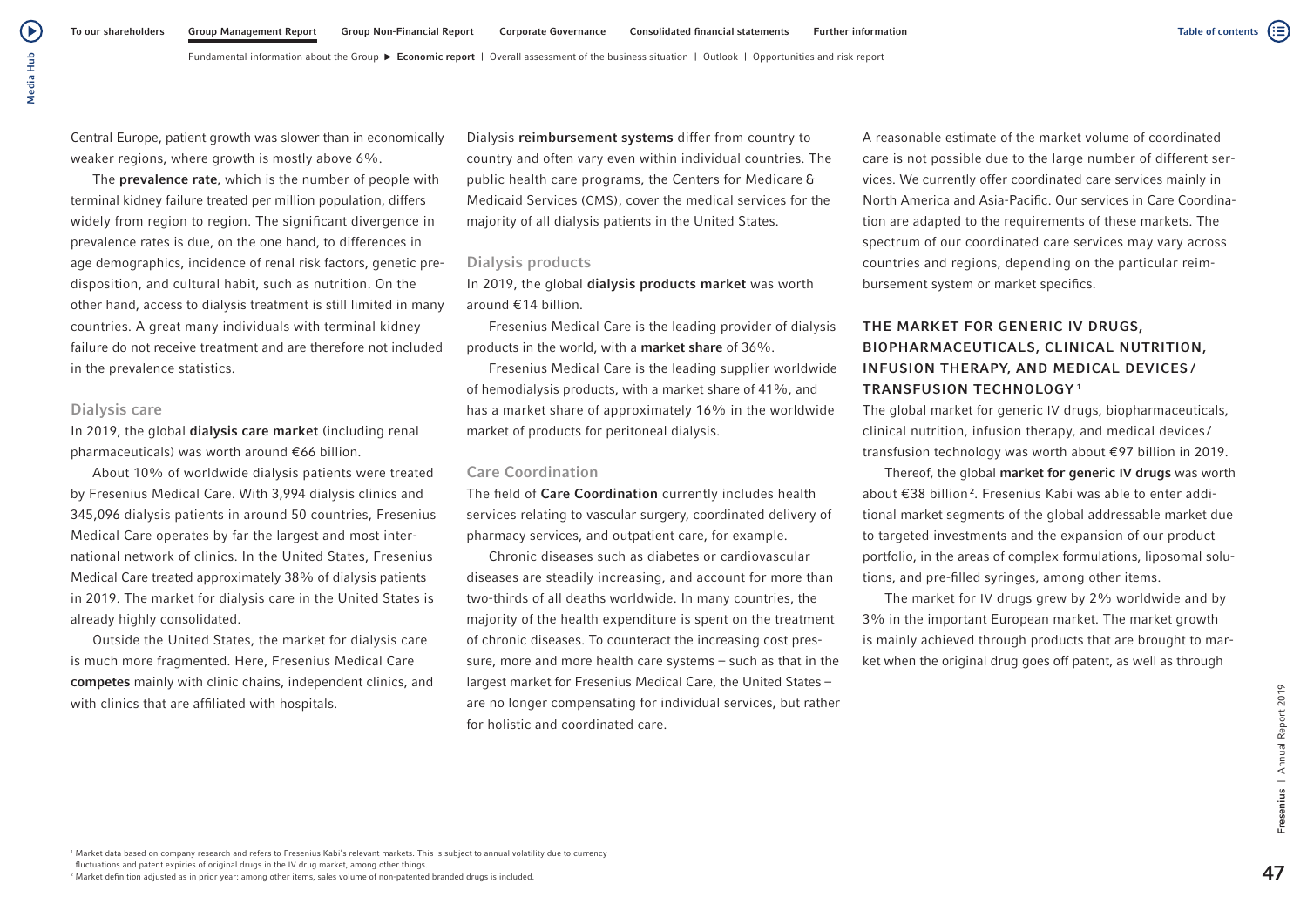Þ Media Hub Media Hub

> original off-patent products that are offered at steady prices due to a unique selling proposition. Additionally, market growth is based on price increases for single molecules by individual competitors. In the United States, the most important generic IV drug market for Fresenius Kabi, the company is one of the leading suppliers. Competitors include Pfizer, Sanofi, Sandoz, Teva Pharmaceutical Industries, and Hikma.

The biopharmaceutical market segment is one of the fast-growing segments in the health care business. The relevant market for the targeted original biopharmaceuticals, all in the therapeutic areas of oncology and autoimmune diseases, is worth about €37 billion and grew by 13%.

In 2019, the global market for clinical nutrition was worth about €9 billion. In Europe, the market grew by about 4%. In Latin America, the clinical nutrition market saw growth of up to 10%. In Asia-Pacific, the market for enteral nutrition grew by about 10%. In the area of parenteral nutrition, Fresenius Kabi's important market for three-chamber bags grew by 10% in Asia-Pacific. In Africa, these two segments also showed positive growth. There is growth potential in clinical nutrition worldwide, because nutrition therapies are often not yet sufficiently used in patient care, although studies have proven their medical and economic benefits. In cases of health- or age-induced nutritional deficiencies, for example, the administration of clinical nutrition can reduce

hospital costs through shorter stays and less nursing care. In the market for clinical nutrition, Fresenius Kabi is one of the leading companies worldwide. In parenteral nutrition, the company is the leading supplier worldwide. In the market for enteral nutrition, Fresenius Kabi is one of the leading suppliers in Europe, Latin America, and China. In parenteral nutrition, competitors include Baxter, B.Braun, JW Pharma, and Kelun Pharma. In the market for enteral nutrition, Fresenius Kabi competes with, among other companies, Abbott, Nestlé, and Danone.

In 2019, Fresenius Kabi considers its global market for infusion therapy to have been worth about €6 billion. In Europe, the market for infusion therapies grew by around 1%, with growth in Latin America, Africa, and Asia-Pacific of up to 5% in individual regions. After the strong growth in 2018 due to the recovery of the previous supply shortages, the U.S. market showed a slight decline in 2019. Infusion therapies (e.g., electrolytes) are part of the medical standard in hospitals worldwide. Market growth is mainly driven by increasing product demand in emerging markets. Fresenius Kabi is the market leader in infusion therapy in Europe and Latin America. Competitors include B. Braun and Baxter.

In 2019, the global market for medical devices was worth about €4 billion and grew by 4%. In the medical devices market, the main growth drivers are IT-based solutions that focus on application safety and therapy efficiency. In the medical devices segment, Fresenius Kabi ranks among the

leading suppliers worldwide. International competitors include Baxter, B.Braun, and Becton, Dickinson and Company, as well as ICU Medical.

In 2019, the global market for transfusion technology was worth about €3 billion and grew by about 4%. In the transfusion technology market, the areas of plasma collection, therapeutic apheresis, and cell therapy are experiencing positive growth. The decline in the demand for blood bags triggered by new treatment methods in Europe and the United States in recent years is coming to an end. In transfusion technology, Fresenius Kabi is one of the world's leading companies. Competitors include Haemonetics, Macopharma, and Terumo.

### THE HOSPITAL MARKET<sup>1</sup>

In 2017, the market of acute care hospitals in Germany was about €102 billion<sup>2</sup>, as defined by total costs of the German acute care hospitals (gross). Personnel expenses accounted for about 62% of hospital costs, and material costs for 38%. Personnel and material expenses rose by 5% and 3%, respectively.

The admissions in the acute care hospital market decreased by 0.5% in 2017.

The economic situation of the German hospitals worsened compared with the previous year. In 2018, about 40% of the hospitals recorded losses. A further 9% broke even,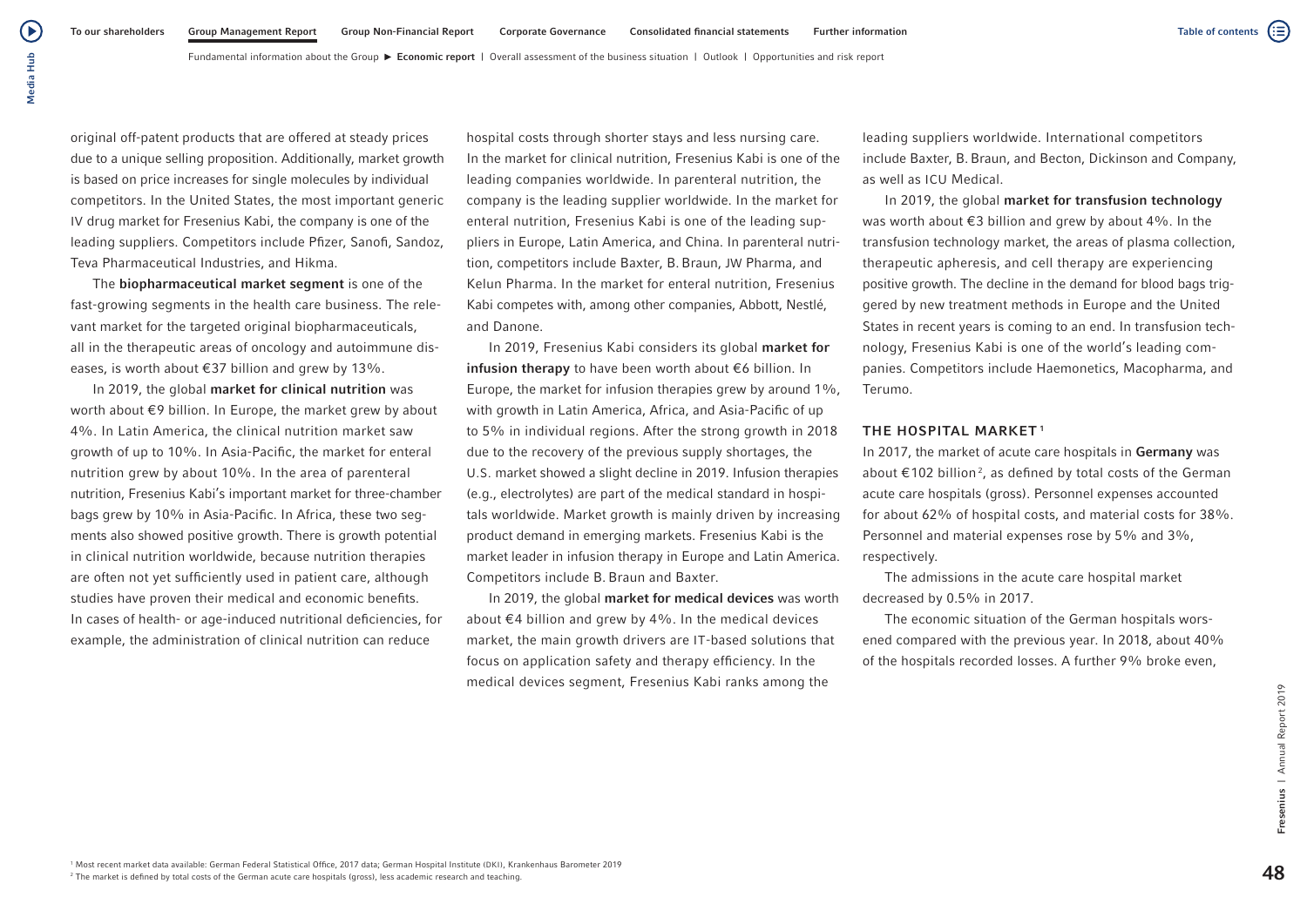and 51% were able to generate a profit for the year. In 2017, about 30% recorded losses and about 60% were profitable.

The often difficult economic and financial situation of the hospitals is accompanied by significant investment needs driven by medical and technological advances, higher quality requirements, and necessary modernizations. Moreover, the federal states failed to meet their statutory obligation to provide sufficient financial resources in the past. This results into a continuously increasing investment backlog. The German Hospital Institute (DKI)<sup>1</sup> estimates that the annual investment requirement at German hospitals is at least  $\epsilon$ 6.8 billion. This is about two and a half times the funding for investment currently being provided by the federal states.

Helios Germany is the country's leading hospital operator in terms of sales, with a share of about  $5.4\%$ <sup>2</sup> in the acute care market. The hospitals of Helios Germany compete mainly with individual hospitals or local and regional hospital associations. Among private hospital chains, our main competitors are Asklepios, Rhön-Klinikum, and Sana Kliniken.

The so-called change in value figure is relevant for the increase in the reimbursement of hospital treatments. It is used to compensate for rising costs in the hospital market, particularly with regard to personnel and material costs. The change in value figure is redetermined each year for the following year. For 2019 it was 2.65% (2018: 2.97%).

On January 1, 2019, the Act to Strengthen Nursing Staff (PpSG) entered into force. In contrast to 2018, in 2019, each additional or increased nurse position at the bed was completely refinanced by the health insurers. In addition, since 2019, a regulation setting a minimum level for nursing staff has applied to hospitals in Germany for the following areas: geriatrics, intensive care, cardiology, and trauma surgery.

The private Spanish hospital market volume was about €15 billion<sup>3</sup> in 2018. In particular, the increasing number of



2017: 497,182

Source: German Federal Statistical Office, 2017 data

HOSPITAL BEDS BY OPERATOR

privately insured patients is opening up growth opportunities for private operators. Private supplemental insurance in Spain is relatively inexpensive. It is required in order to make use of services in private hospitals. Among other factors, the comparatively short waiting times for scheduled treatments make private hospitals attractive.

The opportunity for private hospital operators to expand their networks by building additional new hospitals opens up further potential. Since the Spanish market is highly fragmented, it has consolidation potential.

Quirónsalud is the market leader in Spain, with a market share of approximately 12% in the private hospital market in terms of sales. Quirónsalud competes with a large number of stand-alone private hospitals, as well as with smaller regional hospital chains such as Asisa, HM Hospitales, Hospiten, Ribera, Salud Sanitas, and Vithas.

### KEY FIGURES FOR INPATIENT CARE IN GERMANY

|                                             | 2017    | 2016  | 2015    | 2014    | 2013 | Change<br>2017/2016 |
|---------------------------------------------|---------|-------|---------|---------|------|---------------------|
|                                             | 1.942   | .95'  | 956     | .980    | .996 | $5\%$               |
| <b>Beds</b>                                 | 497,182 |       | 499.351 | 500.680 |      | 3%                  |
| th of stay (days)<br>Length                 |         |       |         |         |      |                     |
| Number of admissions (millions)             | 19.44   | 19 53 | 19 24   | 1915    |      | 5%                  |
| Average costs per admission in $\epsilon^1$ | 5.439   |       | i.060   |         |      | $5\%$               |

1 Total costs, gross

Source: German Federal Statistical Office, 2017 data

<sup>1</sup> German Hospital Institute (DKI), Krankenhaus Barometer 2019

<sup>2</sup> Measured by 2018 sales in relation to gross total costs of acute care hospitals minus scientific research and teaching in Germany (latest available data: Federal Statistical Office, 2017 data) <sup>3</sup> Market data based on company research and refers to the addressable market of Quirónsalud. Market definition includes neither public-private partnership (PPP)

nor occupational risk prevention centers (ORP). The market definition may differ from the definition in other contexts (e.g., regulatory definitions).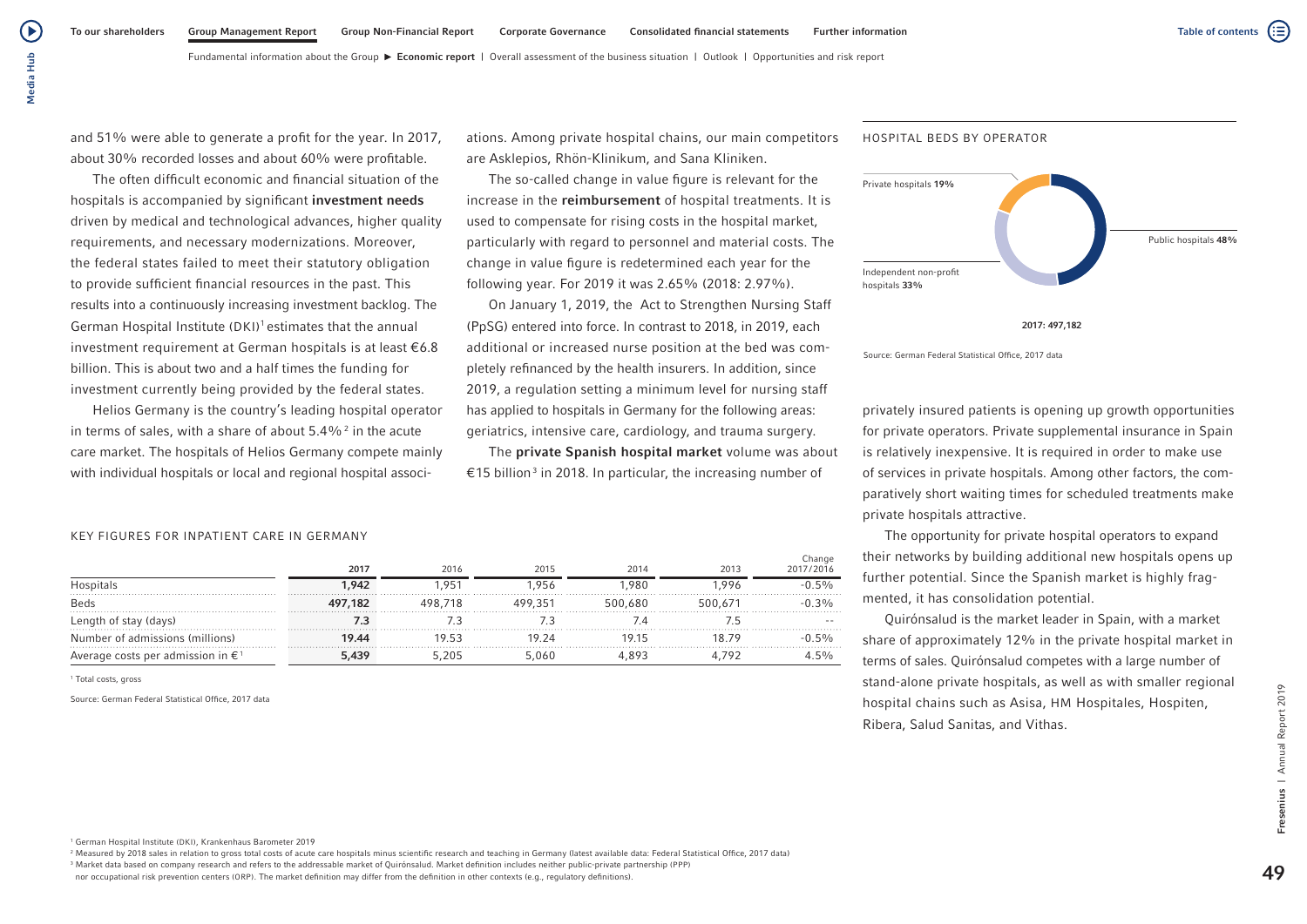( ≣

Fundamental information about the Group **Economic report** | Overall assessment of the business situation | Outlook | Opportunities and risk report

(▶

# THE MARKET FOR PROJECTS AND SERVICES FOR HOSPITALS AND OTHER HEALTH CARE FACILITIES

The market for projects and services for hospitals and other health care facilities is very fragmented. Therefore, an overall market size cannot be determined. The market is countryspecific and depends, to a large extent, on factors such as public health care policies, government regulation, and levels of privatization, as well as demographics and economic and political conditions. In markets with established health care systems and mounting cost pressure, the challenge for health care facilities is to increase their efficiency. Here, demand is especially high for sustainable planning and energyefficient construction, optimized hospital processes, and the outsourcing of medical-technical support services to external specialists. This enables hospitals to concentrate on their core competency − treating patients. In addition to offering services for health care facilities worldwide, Fresenius Vamed itself is active as a post-acute care provider in several countries, including Germany, Austria, Switzerland, the Czech Republic, and the United Kingdom. Through the integration of the post-acute care business of Fresenius Helios,

Fresenius Vamed has become a leading provider in this field in Central Europe. In emerging markets, the focus is on building and developing infrastructure and improving the level of health care.

Fresenius Vamed has no competitors that cover its comprehensive portfolio of services across the entire life cycle. As a result, Fresenius Vamed has a unique selling proposition of its own. Depending on the service, the company competes with international companies and consortia, as well as with local providers.

## OVERALL BUSINESS DEVELOPMENT

# THE MANAGEMENT BOARD'S ASSESSMENT OF THE EFFECT OF GENERAL ECONOMIC DEVELOPMENTS AND THOSE IN THE HEALTH CARE SECTOR FOR FRESENIUS

Overall, the development of the world economy had an only negligible impact on our industry in 2019. On the whole, the health care sector, both in mature and growth markets, developed positively, with continued increasing demand for health services. This had a positive effect on our business development.

# THE MANAGEMENT BOARD'S ASSESSMENT OF THE BUSINESS RESULTS AND SIGNIFICANT FACTORS AFFECTING OPERATING PERFORMANCE

In 2019, Fresenius made significant investments in all business segments to lay the foundation for future growth. We achieved our Group sales and earnings targets for fiscal year 2019. Hence, the Management Board is of the opinion that the Fresenius Group's performance in 2019 was successful overall.

Fresenius Medical Care's sales (adjusted<sup>1</sup>) in constant currency increased by 5% to €17,329 million (2018: €16,026 million). On an adjusted basis <sup>2</sup> , net income attributable to shareholders of Fresenius Medical Care increased by 2% (-2% in constant currency) to €1,369 million (2018: €1,341 million).

Fresenius Kabi achieved organic sales growth of 4%. EBIT $^3$  increased by 5% (increased by 3% in constant currency) to €1,200 million (2018: €1,139 million).

Organic sales growth of Fresenius Helios was 5%. EBIT <sup>4</sup> decreased by 4% to  $\in$ 1,015 million (decreased by 3%  $^5$  in constant currency; 2018: €1,052 million). Fresenius Vamed achieved organic sales growth of 16%. <code>EBIT4</code> grew by 19% (6%5 ) to €131 million (2018: €110 million).

<sup>1</sup> On an adjusted basis: 2018 adjusted for divestitures of Care Coordination activities; 2019 adjusted for IFRS 16 effect, excluding effects from NxStage transaction

<sup>2</sup> 2018 before special items (gain related to divestitures of Care Coordination activities, FCPA-related charge), after adjustments; 2019 before special items (transaction-related expenses,

gain related to divestitures of Care Coordination activities, expenses associated with the cost optimization program), adjusted for IFRS 16 effect, excluding effects from NxStage transaction <sup>3</sup> On a comparable basis: before special items and adjusted for IFRS 16 effect

<sup>4</sup> Adjusted for IFRS 16 effect

<sup>5</sup> Adjusted for the post-acute care business transferred from Fresenius Helios to Fresenius Vamed as of July 1, 2018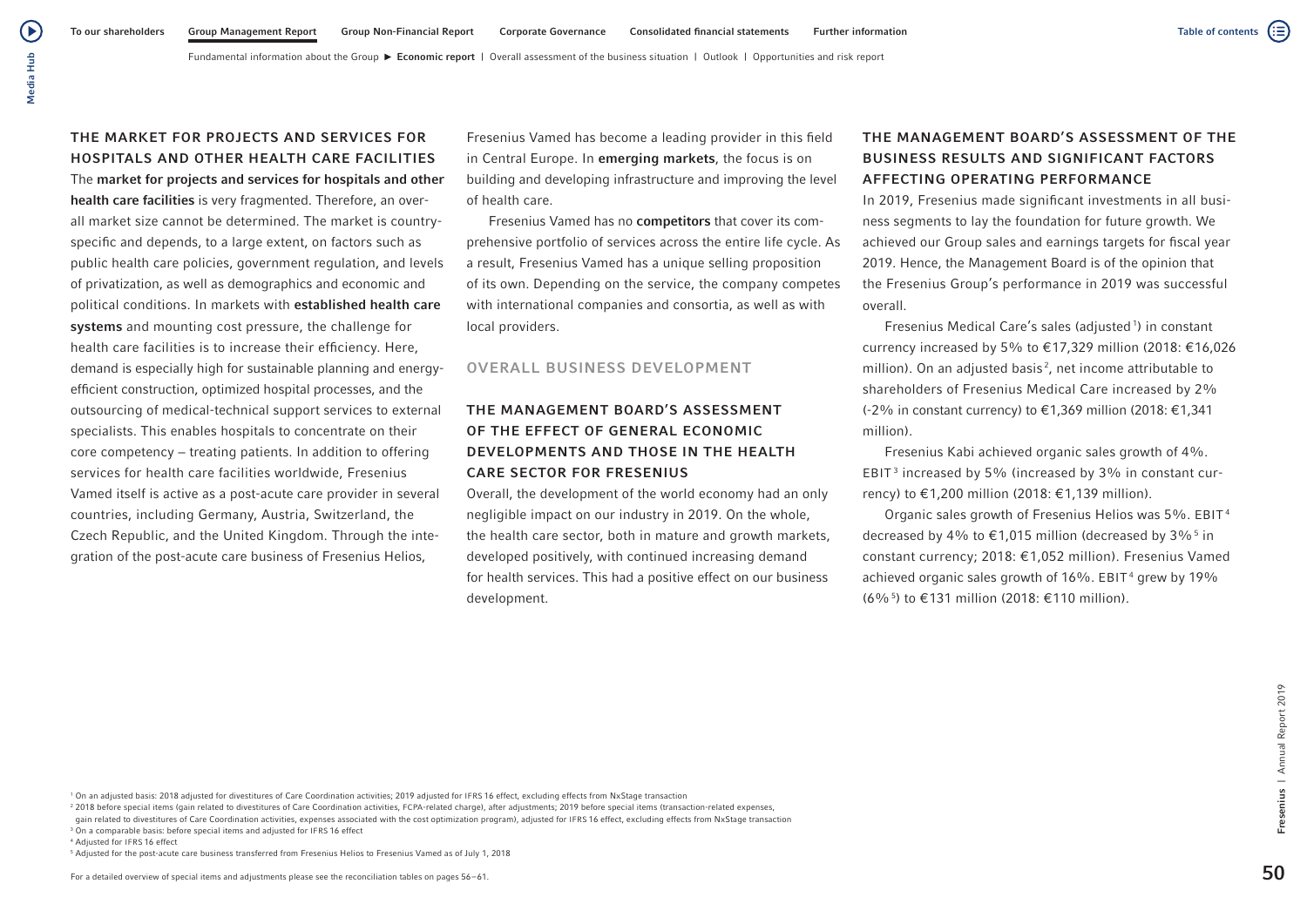# COMPARISON OF THE ACTUAL BUSINESS RESULTS WITH THE FORECASTS

Media Hub

Media Hub

 $\left( \blacktriangleright \right)$ 

For 2019, we had assumed that strong demand for our products and services would continue. This proved to be the case.

The table on the right shows the guidance development for 2019 for the Group as well as for the business segments.

Due to the healthy business development in 2019, we increased our Group sales<sup>1</sup> guidance during the course of the year. Moreover, we have achieved our Group net income<sup>2,3</sup> guidance.

Fresenius invested €2,463 million in property, plant and equipment (2018: €2,163 million). At 7.0%, the investments in property, plant and equipment are above the prior-year level of 6.5% as percentage of sales.

**Operating cash flow<sup>4</sup>** was €3,514 million (2018: €3,742 million). The cash flow margin was 9.9%<sup>4</sup> (including IFRS 16 12.0%; 2018: 11.2%) and therefore in line with our expectations. We had expected to achieve a cash flow margin between 10% and 12%.

Group net debt/EBITDA was 3.14<sup>4,5,6</sup> (December 31, 2018: 2.71<sup>5</sup>) and excluding the acquisition of NxStage 2.89<sup>4,5</sup>, therefore slightly above our expected target.

Group ROIC was 7.4%<sup>4,7</sup> (2018: 8.3%<sup>7</sup>), and Group ROOA was 8.2% $4$ ,  $7$  (2018: 9.0% $7$ ). The change is mainly driven by higher average operating assets and the NxStage acquisition.

### ACHIEVED GROUP TARGETS 2019

|                                                                                      | Guidance 2019,<br>published<br>February 2019 <sup>1</sup> | Guidance<br>adjustment/<br>update,<br>published May 2019 | Guidance<br>adjustment/<br>update,<br>published July 2019 | Achieved in<br>2019 |
|--------------------------------------------------------------------------------------|-----------------------------------------------------------|----------------------------------------------------------|-----------------------------------------------------------|---------------------|
| Group                                                                                |                                                           |                                                          |                                                           |                     |
| Sales (growth, in constant currency)                                                 | $3\% - 6\%$ <sup>2,3</sup>                                | $3\% - 6\%$ <sup>2,6</sup>                               | $4\% - 7\%$ <sup>2,6</sup>                                | $60/n^{2.6}$        |
| Net income <sup>4</sup> (growth, in constant currency)                               | $\sim$ 0% $^{3.5}$                                        | $\sim$ 0 % $^{5,6}$                                      |                                                           | $0\%$ 5,6           |
| <b>Fresenius Medical Care</b>                                                        |                                                           |                                                          |                                                           |                     |
| Sales on a comparable basis<br>(growth, in constant currency)                        | $3\frac{0}{0} - 7\frac{0}{0}$ $^{2,3}$                    |                                                          |                                                           | 50/62.3             |
| Net income on a comparable basis <sup>3,7,10</sup><br>(growth, in constant currency) | $-2\% -12\%$                                              |                                                          |                                                           | $-2\%$              |
| Fresenius Kabi                                                                       |                                                           |                                                          |                                                           |                     |
| Sales (growth, organic)                                                              | $3\% - 6\%$                                               |                                                          |                                                           | 4%                  |
| EBIT <sup>8,9</sup> (growth, in constant currency)                                   | $3\% - 6\%$                                               |                                                          |                                                           | 3%                  |
| <b>Fresenius Helios</b>                                                              |                                                           |                                                          |                                                           |                     |
| Sales (growth, organic)                                                              | $2\% - 5\%$                                               |                                                          |                                                           | 5%                  |
| $EBIT9$ (growth)                                                                     | $-5\% - 2\%$                                              |                                                          |                                                           | $-4%$               |
| <b>Fresenius Vamed</b>                                                               |                                                           |                                                          |                                                           |                     |
| Sales (growth, organic)                                                              | $~10\%$                                                   |                                                          |                                                           | 16%                 |
| EBIT <sup>9</sup> (growth)                                                           | $15\% - 20\%$                                             |                                                          |                                                           | 19%                 |
|                                                                                      |                                                           |                                                          |                                                           |                     |

<sup>1</sup> Expectation for Group sales 2019 and Group net income 2019 already communicated in December 2018

<sup>2</sup> 2019 adjusted for IFRS 16 effect; 2018 adjusted for divestitures of Care Coordination activities at Fresenius Medical Care (FMC)

3 Excluding effects from NxStage transaction

<sup>4</sup> Net income attributable to shareholders of Fresenius SE & Co. KGaA

<sup>5</sup> Before special items (transaction-related expenses, gain related to divestitures of Care Coordination activities, expenses associated with the cost optimization program at FMC,

revaluation of biosimilars contingent purchase price liabilities), adjusted for IFRS 16 effect; base 2018 before special items and after adjustments

6 Including effects from NxStage transaction

<sup>7</sup> Net income attributable to shareholders of Fresenius Medical Care AG & Co. KGaA

8 Before special items

<sup>9</sup> Adjusted for IFRS 16 effect

10 Before special items (transaction-related expenses, gain related to divestitures of Care Coordination activities, expenses associated with the cost optimization program at FMC), adjusted for IFRS 16 effect; base 2018 before special items and after adjustments

<sup>1</sup> On a comparable basis: 2018 adjusted for divestitures of Care Coordination activities at FMC; 2019 adjusted for IFRS 16 effect, including effects from NxStage transaction <sup>2</sup> Net income attributable to the shareholders of Fresenius SE & Co. KGaA

<sup>3</sup> On a comparable basis: 2018 before special items, adjusted for divestitures of Care Coordination activities at FMC; 2019 before special items and adjusted for IFRS 16 effect

<sup>4</sup> Adjusted for IFRS 16 effect

<sup>5</sup> Both net debt and EBITDA calculated at LTM average exchange rates; before special items, pro forma closed acquisitions/divestitures

<sup>6</sup> Including the acquisition of NxStage

<sup>7</sup> Pro forma closed acquisitions; before special items

51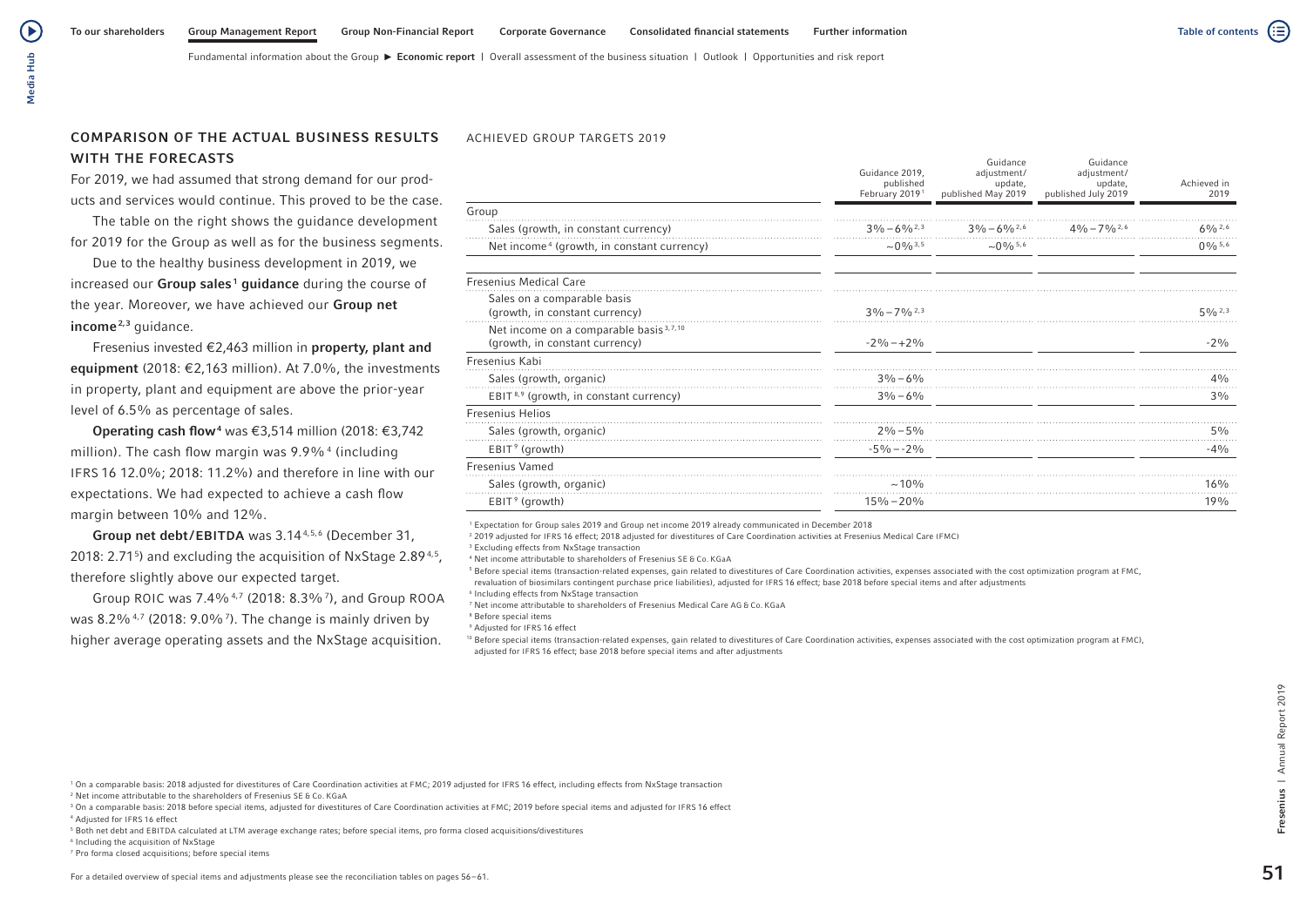( ▶

Fundamental information about the Group  $\blacktriangleright$  Economic report | Overall assessment of the business situation | Outlook | Opportunities and risk report

# RESULTS OF OPERATIONS, FINANCIAL POSITION, ASSETS AND LIABILITIES

### RESULTS OF OPERATIONS

### Sales

Group sales<sup>1</sup> on a comparable basis increased by 8% (6% in constant currency) to €35,524 million (2018: €33,009 million). Group sales were €35,409 million including an IFRS 16 effect of -€115 million (2018: € 33,530 million). The chart on the right shows the various influences on Fresenius' Group sales.

In 2019, Fresenius Medical Care faced negative effects from adjustments on accounts receivable in legal dispute. The weaker development of Fresenius Kabi in North America was partially offset by strong sales growth in the Emerging Markets. Fresenius Helios' sales were positively impacted by DRG price increases. Fresenius Vamed benefited from excellent business momentum and the integration of the post-acute business. In addition to that, there were no major effects due to changes in product mix or changes in prices in 2019 for the Group.

Positive currency translation effects of 2% were mainly driven by the appreciation of the U.S. dollar against the euro.

Sales growth by region is shown in the table on the right.

Sales growth in the business segments was as follows:

- $\blacktriangleright$  Sales of Fresenius Medical Care on a comparable basis<sup>1</sup> increased by 10% (6% in constant currency) to  $£17,592$ million (2018: €16,026 million). Organic sales growth was 5%. Currency translation effects increased sales by 4%. Sales were €17,477 million including an IFRS 16 effect of -€115 million (2018: €16,547 million). Sales growth was influenced by negative effects from adjustments on accounts receivable in legal dispute.
- Fresenius Kabi increased sales by 6% to  $\epsilon$ 6,919 million (2018: €6,544 million). Declining sales volumes due to intensified competition on selected molecules, missing tailwinds from drug shortages, and a declined number of prescriptions for opioid drugs in hospital-based pain management weighed on the sales development. In the emerging markets and developing countries, Fresenius Kabi achieved significant sales growth, especially with clinical nutrition products. Organic sales growth was 4%.





Excluding IFRS 16; on a comparable basis

Positive currency translation effects (2%) were mainly related to the appreciation of the U.S. dollar against the euro.

#### SALES BY REGION

| $\epsilon$ in millions | 20191           | 20181      | Change | Organic<br>sales growth | Currencv<br>translation<br>effects |       | sales? |
|------------------------|-----------------|------------|--------|-------------------------|------------------------------------|-------|--------|
| North America          | 14,658          | 13.340     | 10%    | 3%                      | 6%                                 | $1\%$ | 41%    |
| Europe                 | 15.178          | 14 484     | $5\%$  | 40/                     | $0\%$                              | $1\%$ |        |
| Asia-Pacific           | 3.732           | 3.366<br>. | $11\%$ | 80/6<br>.               | 70/6                               | 10/6  | 10/n   |
| Latin America          | 1.545           | 1.387      | $11\%$ | 19%                     | $-12%$                             | 4%    | $4\%$  |
| Africa                 | 41 <sup>7</sup> |            | 50/6   | $-400$                  | $-10o$                             | በ‰    | 10/0   |
| Total                  | 35.524          | 33 UU 6    | $8\%$  | 5%                      | 20/0                               | $1\%$ | 100%   |

<sup>1</sup> On a comparable basis: 2018 adjusted for divestitures of Care Coordination activities at FMC; 2019 adjusted for IFRS 16 effect, including NxStage <sup>2</sup> In relation to the contribution to Group sales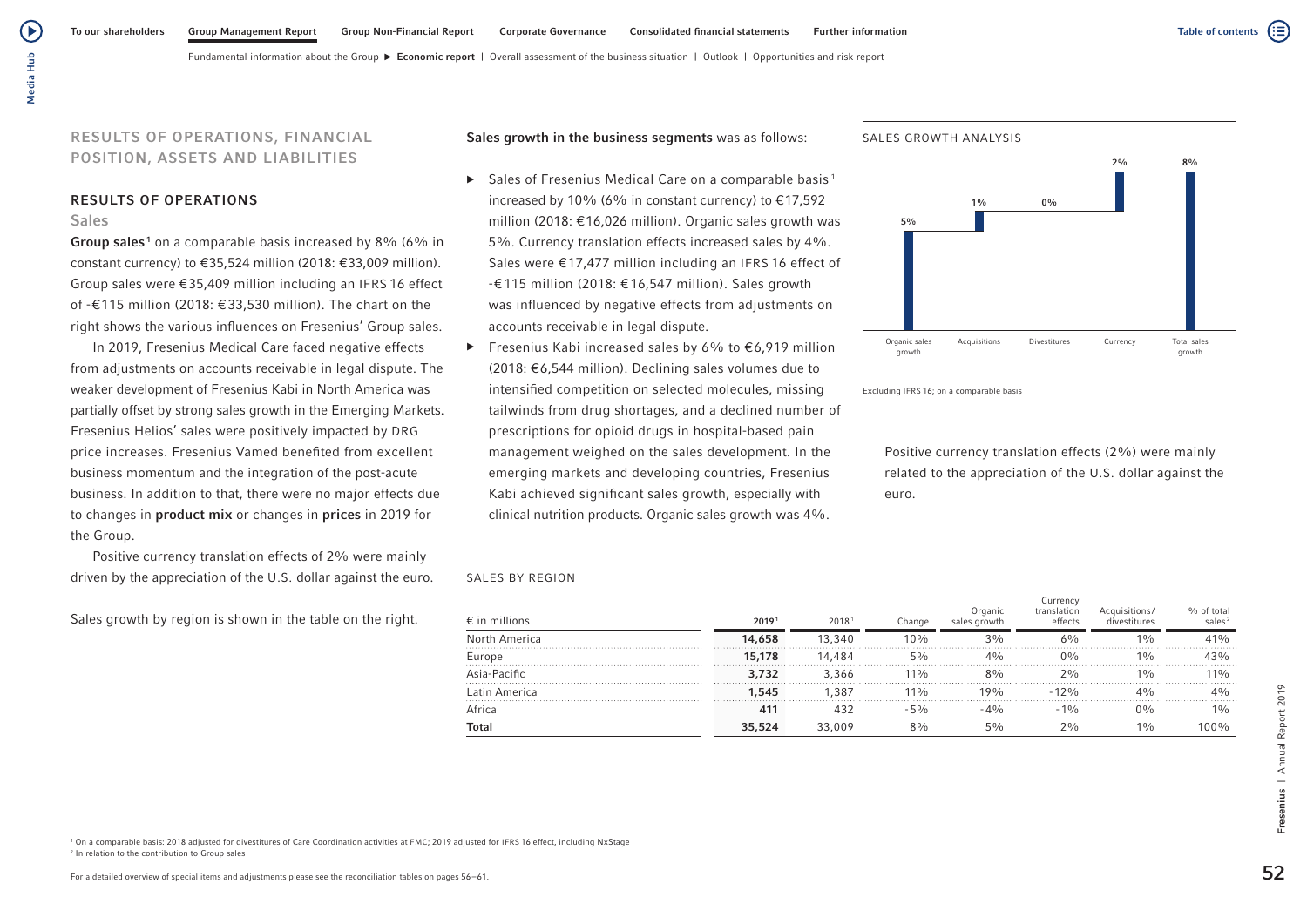( ≣

Fundamental information about the Group **Economic report** | Overall assessment of the business situation | Outlook | Opportunities and risk report

- ▶ Fresenius Helios increased sales by 3% (5%<sup>1</sup>) to  $€9,234$ million (2018: €8,993 million). Organic sales growth was 5%. Sales of Helios Germany decreased by 1% (increased by 3%1 ) to €5,940 million (2018: €5,970 million). Organic sales growth of 3% was positively influenced by pricing effects. The reclassification of nursing staff funding from other income to sales also contributed to growth. Helios Spain increased sales by 9% (organic growth: 7%) to €3,292 million (2018: €3,023 million), mainly due to the excellent operating performance based on increased admissions.
- ▶ Fresenius Vamed increased sales by 31% (19%<sup>1</sup>) to €2,206 million (2018: €1,688 million). Sales in the project business increased by 13% to €807 million (2018: €712 million). Sales in the service business grew by 43% to €1,399 million (2018: €976 million). The increase in sales is due to strong momentum in both the project and service businesses as well as increased sales from services for Fresenius Helios. In addition, the revenue development was positively influenced by the completed integration of the post-acute care business. Order intake in the project business again developed well; it increased to €1,314 million (2018: €1,227 million). Fresenius Vamed increased its order backlog by 18% to €2,865 million (December 31, 2018: €2,420 million). Fresenius Vamed is the only business segment within the Fresenius Group whose business is also significantly influenced by order intake and order backlog.

### SALES BY BUSINESS SEGMENT

| $\epsilon$ in millions        | 20193  | 2018 <sup>3</sup> | Change | Organic<br>sales<br>arowth | Currencv<br>translation<br>effects | Acquisitions/<br>Divestitures | % of total<br>sales <sup>4</sup> |
|-------------------------------|--------|-------------------|--------|----------------------------|------------------------------------|-------------------------------|----------------------------------|
| <b>Fresenius Medical Care</b> | 17,592 | 16.026            | $10\%$ | $5\%$                      | 4%                                 | 10/6                          | 50%                              |
| Fresenius Kabi                | 6.919  | 6.544             | $6\%$  | $4\%$                      | 20/6                               | $0\%$                         | 19%                              |
| <b>Fresenius Helios</b>       | 9.234  | 8.993             | $3\%$  | 5%                         | $0\%$                              | $-2\%$                        | 26%                              |
| Fresenius Vamed               | 2,206  | ,688              | 31%    | $16\%$                     | $1\%$                              | 14%                           | 5%                               |
| Total                         | 35,524 | 33,009            | 8%     | 5%                         | $2\frac{0}{0}$                     | $1\%$                         | 100%                             |

### ORDER INTAKE AND ORDER BACKLOG − FRESENIUS VAMED

|                             | 2019  | 2018 | 2017  | 2016 | 2015 |
|-----------------------------|-------|------|-------|------|------|
| Order intake                | 1,314 | 22   | ,096  | ,017 | 904  |
| Order backlog (December 31) | 2,865 | 420  | ` 14, | .96  | .650 |

# Earnings structure

In 2019, Group net income<sup>2</sup> before special items was €1,879 million including an IFRS 16 effect of -€36 million (2018: €1,871 million). In 2019, earnings per share<sup>2</sup> before special items were €3.37 including an IFRS 16 effect of -€0.07 (2018: €3.37). The weighted average number of shares was 556.8 million.

Group net income<sup>2,3</sup> on a comparable basis increased by 2% (0% in constant currency) to €1,915 million (2018: €1,872 million). Earnings per share<sup>2,3</sup> on a comparable **basis** increased by 2% (0% in constant currency) to  $\epsilon$ 3.44 (2018: €3.37).

**Reported Group net income**<sup>2</sup> was  $\epsilon$ 1,883 million including an IFRS 16 effect of -€36 million (2018: €2,027 million). **Reported earnings per share**<sup>2</sup> were €3.38 (2018: €3.65). Inflation effects did not have a significant impact on our results of operations.

Group EBITDA before special items was €7,104 million including an IFRS 16 effect of €934 million (2018: €6,055 million). **Group EBITDA<sup>3</sup> on a comparable basis** increased by 2% (0% in constant currency) to €6,170 million (2018: €6,032 million). Group EBITDA reported was 7,083 (2018: €6,745 million)

Group EBIT before special items was  $\epsilon$ 4,688 million including an IFRS 16 effect of €89 million (2018: €4,561). Group EBIT<sup>3</sup> on a comparable basis increased by 1% (-2% in constant currency) to €4,599 million (2018: €4,547 million). Group EBIT reported was €4,631 million (2018: €5,251 million).

<sup>3</sup> On a comparable basis: 2018 before special items and adjusted for divestitures of Care Coordination activities at FMC; 2019 before special items and adjusted for IFRS 16 effect <sup>4</sup> In relation to the contribution to Group sales

<sup>1</sup> Adjusted for the post-acute care business transferred from Fresenius Helios to Fresenius Vamed as of July 1, 2018

Fresenius | Annual Report 2019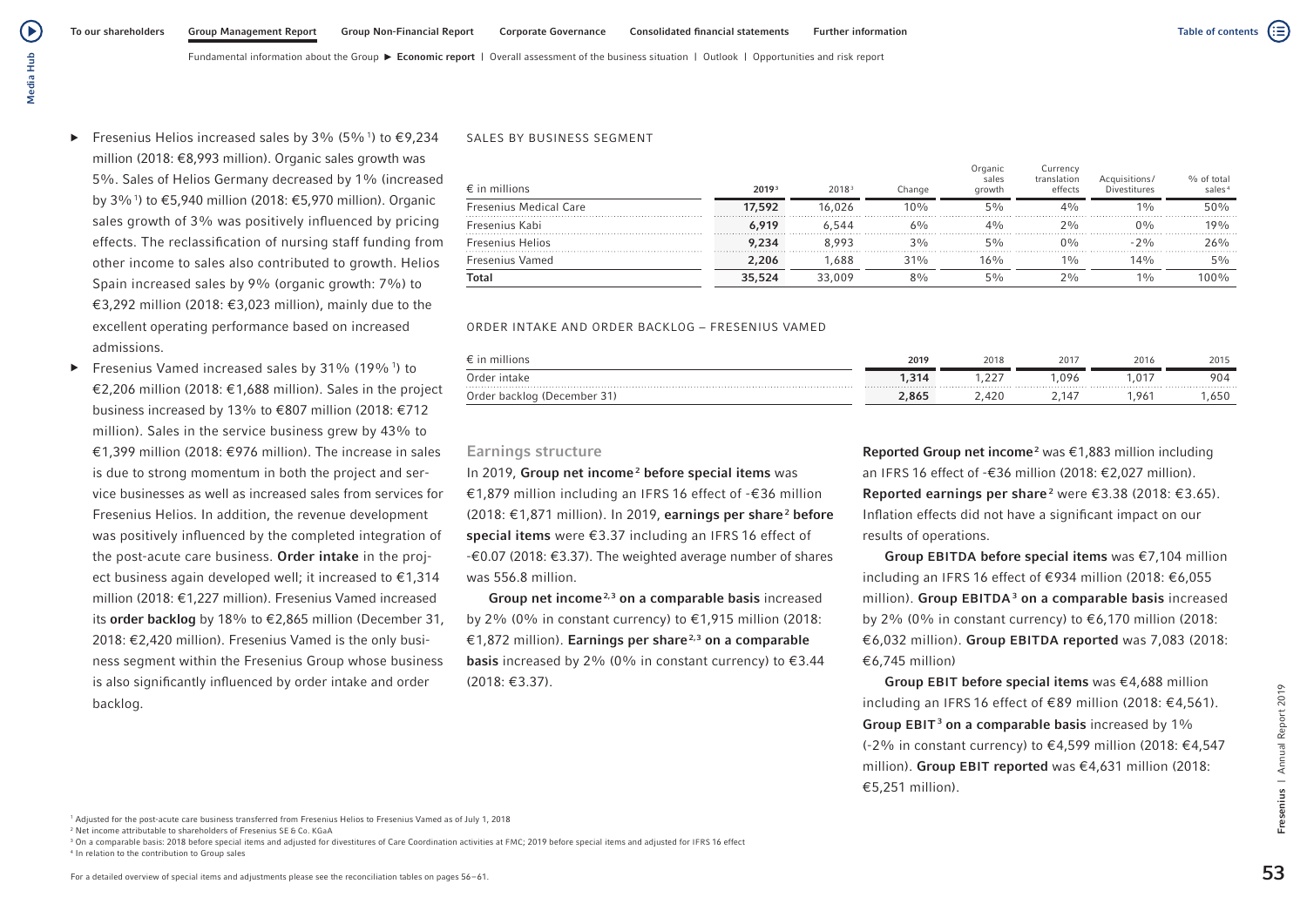( ≣

Media Hub Media Hub

(▶

# EBIT development by business segment was as follows:

The presentation of the business segments' earnings development is provided before special items. The special items are reported in the Group Corporate/Other segment.

- $\blacktriangleright$  Fresenius Medical Care's EBIT<sup>1</sup> was  $\epsilon$ 2,356 million, including an IFRS 16 effect of €75 million (2018: €2,306 million). On a comparable basis,  $EBIT<sup>2</sup>$  remained at the previous year's level (decreased in constant currency by 4%) to €2,281 million (2018: €2,292 million). Adjustments on accounts receivable in legal dispute paired with reduced patient attribution and a decreasing savings rate for ESCOs weighed on earnings. These effects were partially offset by the remeasurement of the fair value of the investment in Humacyte, Inc. The EBIT margin<sup>2</sup> on a comparable basis decreased to 13.0% (2018: 14.3%). EBIT reported decreased by 28% in constant currency to €2,270 million (2018: €3,038 million), and the EBIT margin was 13.0% (2018: 18.4%).
- ▶ Fresenius Kabi's EBIT<sup>1</sup> was €1,205 million, including an IFRS 16 effect of €5 million (2018: €1,139 million). EBIT <sup>3</sup> on a comparable basis increased by 5% (increased by 3% in constant currency) to €1,200 million (2018: €1,139 million). Excellent EBIT growth in the emerging markets partially offset the weaker financial performance in North America. The EBIT margin<sup>3</sup> was 17.3% (2018: 17.4%).

▶ The EBIT of Fresenius Helios was €1,025 million, including an IFRS 16 effect of €10 million (2018: €1,052 million). Adjusted for IFRS 16, EBIT decreased by 4% (decreased by 3%4 ) to €1,015 million (2018: €1,052 million). The EBIT margin was 11.0%5 (2018: 11.7%). The EBIT of Helios Germany was €577 million, including an IFRS 16 effect of €1 million (2018: €625 million). Adjusted for IFRS 16, the EBIT of Helios Germany decreased by 8% (-6%4) to

€576 million (2018: €625 million). The EBIT margin was 9.7%<sup>5</sup> (2018: 10.5%). Ongoing investments for preparatory structural measures to counter regulatory headwinds continued to weigh on Helios Germany's financial performance. The EBIT of Helios Spain was €443 million, including an IFRS 16 effect of €9 million (2018: €413 million). Adjusted for IFRS 16, the EBIT of Helios Spain increased, mainly due to the strong operating performance,

### STATEMENT OF INCOME (SUMMARY)

| $\epsilon$ in millions                                                           | 2019      | 2018      | Change  |
|----------------------------------------------------------------------------------|-----------|-----------|---------|
| <b>Sales</b>                                                                     | 35,409    | 33,530    | 6%      |
| Cost of goods sold                                                               | $-25,061$ | $-23,696$ | $-6\%$  |
| Gross profit                                                                     | 10,348    | 9,834     | 5%      |
| Selling, general, and administrative expenses                                    | $-5,101$  | $-4,739$  | $-8%$   |
| Gain related to divestitures of Care Coordination activities                     | 29        | 809       | $-96%$  |
| Research and development expenses                                                | $-645$    | $-653$    | 10/n    |
| Operating income (EBIT)                                                          | 4,631     | 5,251     | $-12%$  |
| Interest result                                                                  | $-719$    | $-587$    | $-22%$  |
| Income before income taxes                                                       | 3,912     | 4,664     | $-16%$  |
| Income taxes                                                                     | $-883$    | $-950$    | 7%      |
| Net income                                                                       | 3,029     | 3,714     | $-18%$  |
| Noncontrolling interest in profit                                                | $-1,146$  | $-1,687$  | 32%     |
| Net income (on a comparable basis) <sup>1,2</sup>                                | 1,915     | 1,872     | 2%      |
| Net income <sup>1</sup>                                                          | 1,883     | 2,027     | $-7%$   |
| Earnings per ordinary share in $\epsilon$ (on a comparable basis) <sup>1,2</sup> | 3.44      | 3.37      | 2%      |
| Earnings per ordinary share in $\epsilon$ <sup>1</sup>                           | 3.38      | 3.65      | $-70/6$ |
| EBITDA <sup>2</sup>                                                              | 6.170     | 6,032     | 2%      |
| Depreciation and amortization <sup>2</sup>                                       | $-1,571$  | $-1,485$  | $-6%$   |

<sup>1</sup> Net income attributable to the shareholders of Fresenius SE & Co. KGaA

2 On a comparable basis: 2018 before special items and adjusted for divestitures of Care Coordination activities at FMC; 2019 before special items and adjusted for IFRS 16 effect

<sup>1</sup> Before special items

<sup>3</sup> Before special items and adjusted for IFRS 16 effect

- <sup>4</sup> Adjusted for the post-acute care business transferred from Fresenius Helios to Fresenius Vamed as of July 1, 2018
- 5 Adjusted for IFRS 16 effect

<sup>2</sup> On a comparable basis: 2018 before special items and adjusted for divestitures of Care Coordination activities at FMC; 2019 before special items and adjusted for IFRS 16 effect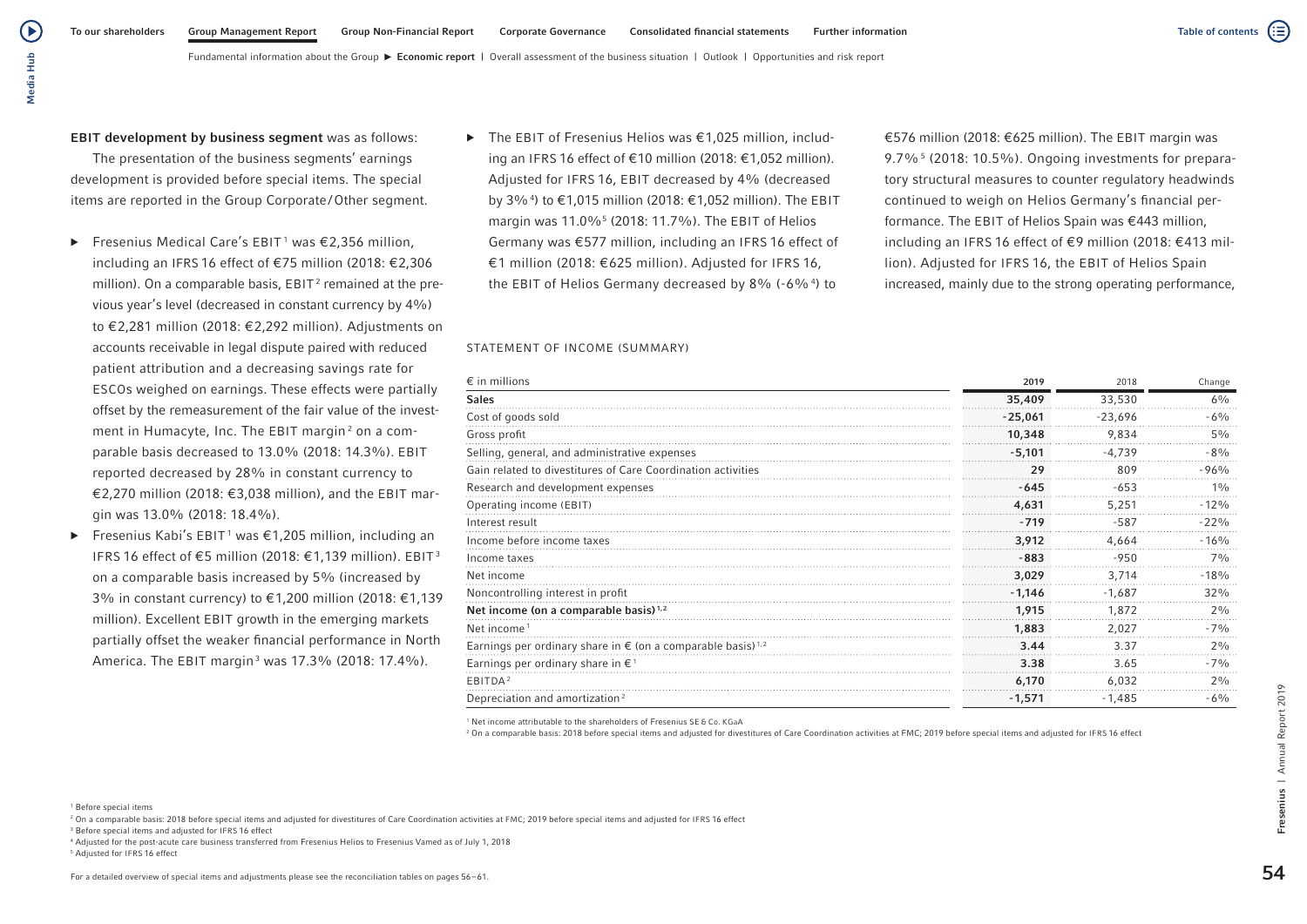Media Hub Media Hub

(▶

by 5% to €434 million (2018: €413 million), with a margin of 13.2%1 (2018: 13.7%).

▶ The EBIT of Fresenius Vamed was €134 million, including an IFRS 16 effect of €3 million (2018: €110 million). Adjusted for IFRS 16, EBIT increased by 19% (6%<sup>2</sup>) to €131 million (2018: €110 million). The EBIT margin was at 5.9% (2018: 6.5%). Both the service and the project business showed strong growth momentum.

# Development of other major items in the statement of income

Group gross profit increased by 5% (3% in constant currency) to €10,348 million (2018: €9,834 million). The gross margin decreased to 29.2% (2018: 29.3%). The cost of sales increased by 6% to €25,061 million (2018: €23,696 million). Cost of sales as a percentage of Group sales remained on the previous year's level at 70.8% (2018: 70.7%).

Selling, general, and administrative expenses consisted primarily of personnel costs, marketing and distribution costs, and depreciation and amortization. These expenses including other operating income and expenses increased by 8% to -€5,101 million (2018: -€4,739 million). This change is mainly due to the increase of number of employees. Their

#### GROUP RETURN RATIOS

| in %                                                       | 20191 | 20191,2 | 20181 | 20171 | 2016 | 20151 |
|------------------------------------------------------------|-------|---------|-------|-------|------|-------|
| EBITDA margin                                              | 20.   |         |       | 8.5   | 18.  | 18.3  |
| EBIT margin                                                |       |         |       |       | 14 6 |       |
| Return on sales (before taxes and noncontrolling interest) |       |         |       |       |      |       |

<sup>1</sup> Before special items

2 Adjusted for IFRS 16 effect

For a detailed overview of special items and adjustments please see the reconciliation tables on pages 56–61.

ratio as a percentage of Group sales increased to 14.4% (2018: 14.1%). R & D expenses decreased by 1% to €645 million (2018: €653 million). Depreciation and amortization was €2,452 million, including an IFRS 16 effect of €845 million (2018: €1,494 million). The ratio as a percentage of sales was 6.9% (4.5%<sup>1</sup>; 2018: 4.5%). Group personnel costs increased to €14,355 million (2018: €13,426 million). The personnel cost ratio was 40.5% (2018: 40.0%).

Group net interest before special items was -€714 million, including an IFRS 16 effect of -€204 million (2018:  $-$  €570 million). On a comparable basis, Group net interest<sup>3</sup> improved by 7% to -€510 million (2018: -€549 million), mainly due to refinancing activities as well as lower interest rates. Group net interest reported was -€719 million (2018: -€587 million).

The Group tax rate before special items was 23.3% (2018: 22.0%). Group tax rate<sup>3</sup> on a comparable basis was 23.4% (2018: 22.1%), and thus in line with expectations. Group tax rate reported was 22.6% (2018: 20.4%). The increase was driven by positive one-time effects in the prior-year relating to the U.S. tax reform.

Noncontrolling interest before special items was -€1,170 million, including an IFRS 16 effect of -€49 million. Noncontrolling interest<sup>3</sup> on a comparable basis was -€1,219 million (2018: -€1,243 million), of which 96% was attributable to the Noncontrolling interest in Fresenius Medical Care.

<sup>2</sup> Adjusted for the post-acute care business transferred from Fresenius Helios to Fresenius Vamed as of July 1, 2018

<sup>3</sup> On a comparable basis: 2018 before special items and adjusted for divestitures of Care Coordination activities at FMC: 2019 before special items and adjusted for IFRS 16 effect

Fresenius | Annual Report 2019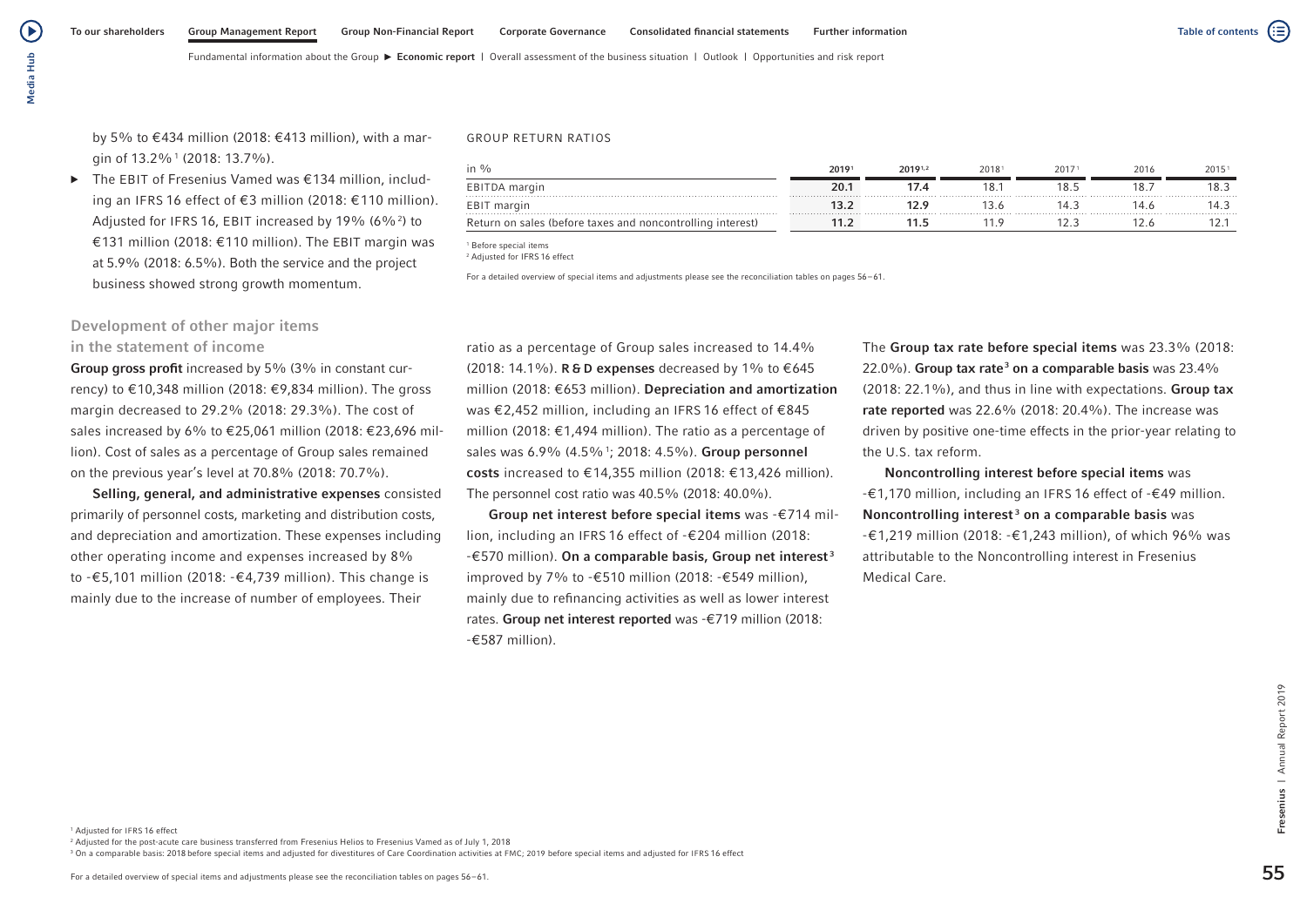# RECONCILIATION FRESENIUS GROUP

|                                                                   |        |        |             | Growth rate<br>in constant |
|-------------------------------------------------------------------|--------|--------|-------------|----------------------------|
| $\epsilon$ in millions                                            | 2019   | 2018   | Growth rate | currency                   |
| Sales reported                                                    | 35,409 | 33,530 | 6%          | 4%                         |
| Divestitures of Care Coordination activi<br>Medical Care          |        | $-521$ |             |                            |
| IFRS 16 effect                                                    | 115    |        |             |                            |
| Sales on a comparable basis                                       | 35,524 | 33,009 | 8%          | $6\%$                      |
| EBIT reported (after special items)                               | 4,631  | 5.251  | $-12%$      | $-14%$                     |
| <b>Transaction costs Akorn</b>                                    |        | 35     |             |                            |
| Revaluations of biosimilars contingent purchase price liabilities | .<br>. |        |             |                            |
| Gain related to divestitures of Care Coordination activities      | $-29$  | $-809$ |             |                            |
| Transaction costs NxStage                                         | 24     |        |             |                            |
| Expenses associated with the cost optimization program at FMC     | 91     |        |             |                            |
| Impact of FCPA-related charge                                     |        |        |             |                            |
| <b>EBIT (before special items)</b>                                | 4,688  | 4,561  | $3\%$       | $0\%$                      |
| Divestitures of Care Coordination activities at FMC               |        | $-14$  |             |                            |
| IFRS 16 effect                                                    | -89    |        |             |                            |
| EBIT on a comparable basis                                        | 4,599  | 4,547  | $1\%$       | $-2\%$                     |
| Net interest reported (after special items)                       | $-719$ | $-587$ | $-22%$      | $-20%$                     |
| Bridge financing costs Akorn                                      |        | 17     |             |                            |
| Revaluations of biosimilars contingent purchase price liabilities |        |        |             |                            |
| Net interest (before special items)                               | $-714$ | $-570$ | $-25%$      | $-22%$                     |
| Divestitures of Care Coordination activities at FMC               |        | 21     |             |                            |
| IFRS 16 effect                                                    | 204    |        |             |                            |
| Net interest on a comparable basis                                | $-510$ | $-549$ | 7%          | 9%                         |

# RECONCILIATION FRESENIUS GROUP

To present the underlying operational business performance and in order to compare the results with the scope of the guidance provided for fiscal year 2019, key figures are presented before special items and additionally adjusted for the IFRS 16 effect and the divestitures of Care Coordination activities at Fresenius Medical Care.

Consolidated results for 2019 include special items from transaction-related expenses (e.g., NxStage), revaluations of biosimilars contingent purchase price liabilities, gains /losses related to divestitures of Care Coordination activities at Fresenius Medical Care (FMC), and expenses associated with the cost optimization program at FMC. Transaction-related costs in 2018 are mainly legal and consulting fees, as well as

costs of the financing commitment for the Akorn transaction (transaction-related expenses). Moreover, in 2018, special items arose from the impact of the FCPA-related charge at Fresenius Medical Care.

The special items shown within the reconciliation tables are reported in the Group Corporate/Other segment.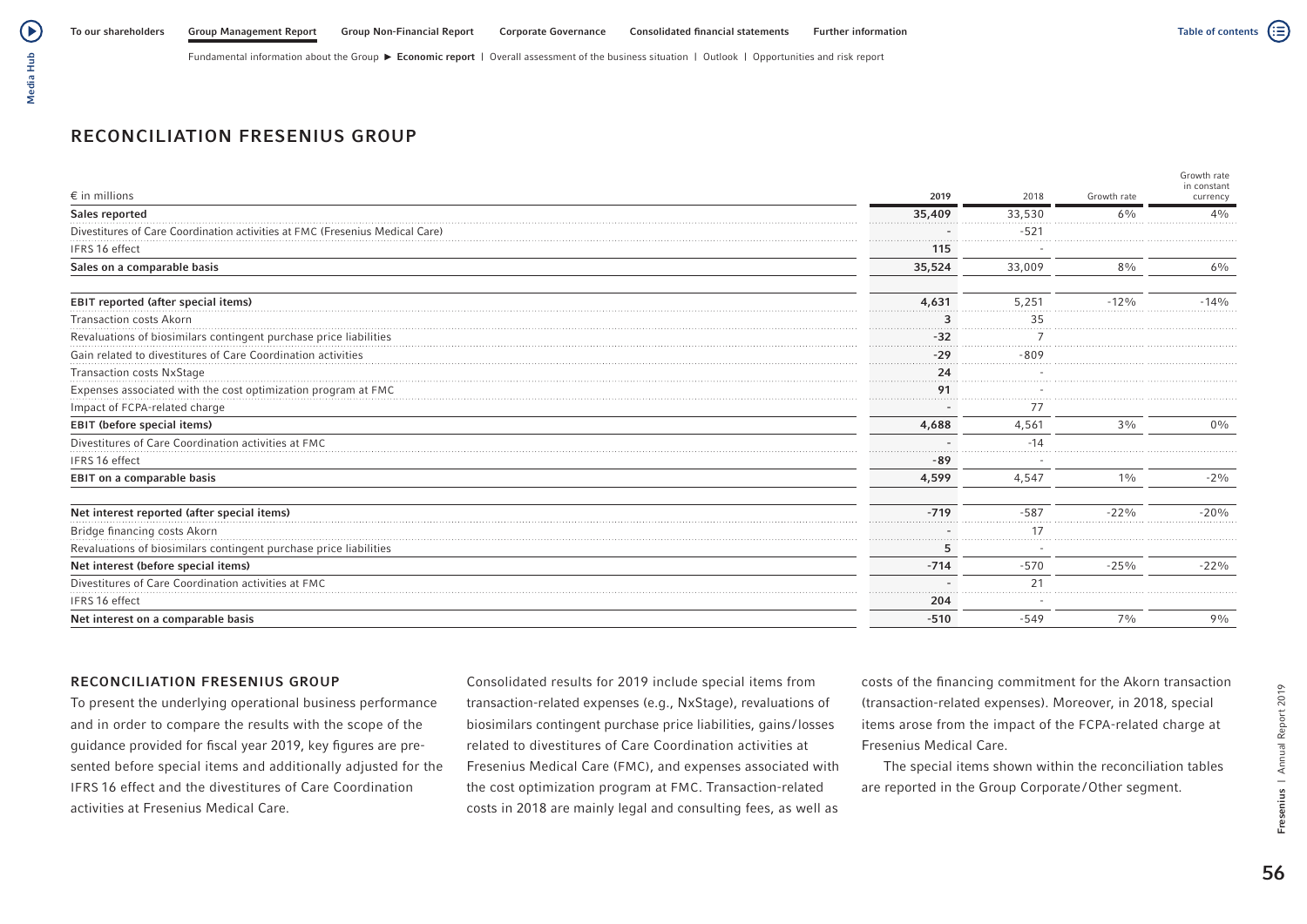# RECONCILIATION FRESENIUS GROUP

| $\epsilon$ in millions                                            | 2019     | 2018     | Growth rate    | Growth rate<br>in constant<br>currency |
|-------------------------------------------------------------------|----------|----------|----------------|----------------------------------------|
| Income taxes reported (after special items)                       | $-883$   | $-950$   | $7\frac{0}{0}$ | 10%                                    |
| <b>Transaction costs Akorn</b>                                    |          | $-10$    |                |                                        |
| Bridge financing costs Akorn                                      |          | $-5$     |                |                                        |
| Revaluations of biosimilars contingent purchase price liabilities | Я        | $-2$     |                |                                        |
| Gain related to divestitures of Care Coordination activities      | $-20$    | 136      |                |                                        |
| <b>Transaction costs NxStage</b>                                  | -6       |          |                |                                        |
| Expenses associated with the cost optimization program at FMC     | $-24$    |          |                |                                        |
| Impact of FCPA-related charge                                     |          | $-49$    |                |                                        |
| Income taxes (before special items)                               | $-925$   | $-880$   | $-5%$          | $-2\%$                                 |
| Divestitures of Care Coordination activities at FMC               |          | $-3$     |                |                                        |
| IFRS 16 effect                                                    | $-30$    |          |                |                                        |
| Income taxes on a comparable basis                                | $-955$   | $-883$   | $-8%$          | $-5%$                                  |
| Noncontrolling interest reported (after special items)            | $-1,146$ | $-1,687$ | 32%            | 35%                                    |
| Gain related to divestitures of Care Coordination activities      | 34       | 466      |                |                                        |
| <b>Transaction costs NxStage</b>                                  | $-12$    |          |                |                                        |
| Expenses associated with the cost optimization program at FMC     | $-46$    |          |                |                                        |
| Impact of FCPA-related charge                                     |          | $-19$    |                |                                        |
| Noncontrolling interest (before special items)                    | $-1,170$ | $-1,240$ | $6\%$          | $9\%$                                  |
| Divestitures of Care Coordination activities at FMC               |          | $-3$     |                |                                        |
| IFRS 16 effect                                                    | -49      |          |                |                                        |
| Noncontrolling interest on a comparable basis                     | $-1,219$ | $-1,243$ | $2\%$          | 6%                                     |
| Net income reported (after special items) <sup>1</sup>            | 1,883    | 2,027    | $-7%$          | $-9%$                                  |
| <b>Transaction costs Akorn</b>                                    |          | 25       |                |                                        |
| Bridge financing costs Akorn                                      |          | 12       |                |                                        |
| Revaluations of biosimilars contingent purchase price liabilities | $-19$    | -5       |                |                                        |
| Gain related to divestitures of Care Coordination activities      | $-15$    | $-207$   |                |                                        |
| <b>Transaction costs NxStage</b>                                  | 6        |          |                |                                        |
| Expenses associated with the cost optimization program at FMC     | 21       |          |                |                                        |
| Impact of FCPA-related charge                                     |          | 9        |                |                                        |
| Net income (before special items) <sup>1</sup>                    | 1,879    | 1,871    | $0\%$          | $-1\%$                                 |
| Divestitures of Care Coordination activities at FMC               |          |          |                |                                        |
| IFRS 16 effect                                                    | 36       |          |                |                                        |
| Net income on a comparable basis <sup>1</sup>                     | 1,915    | 1,872    | $2\frac{0}{0}$ | $0\%$                                  |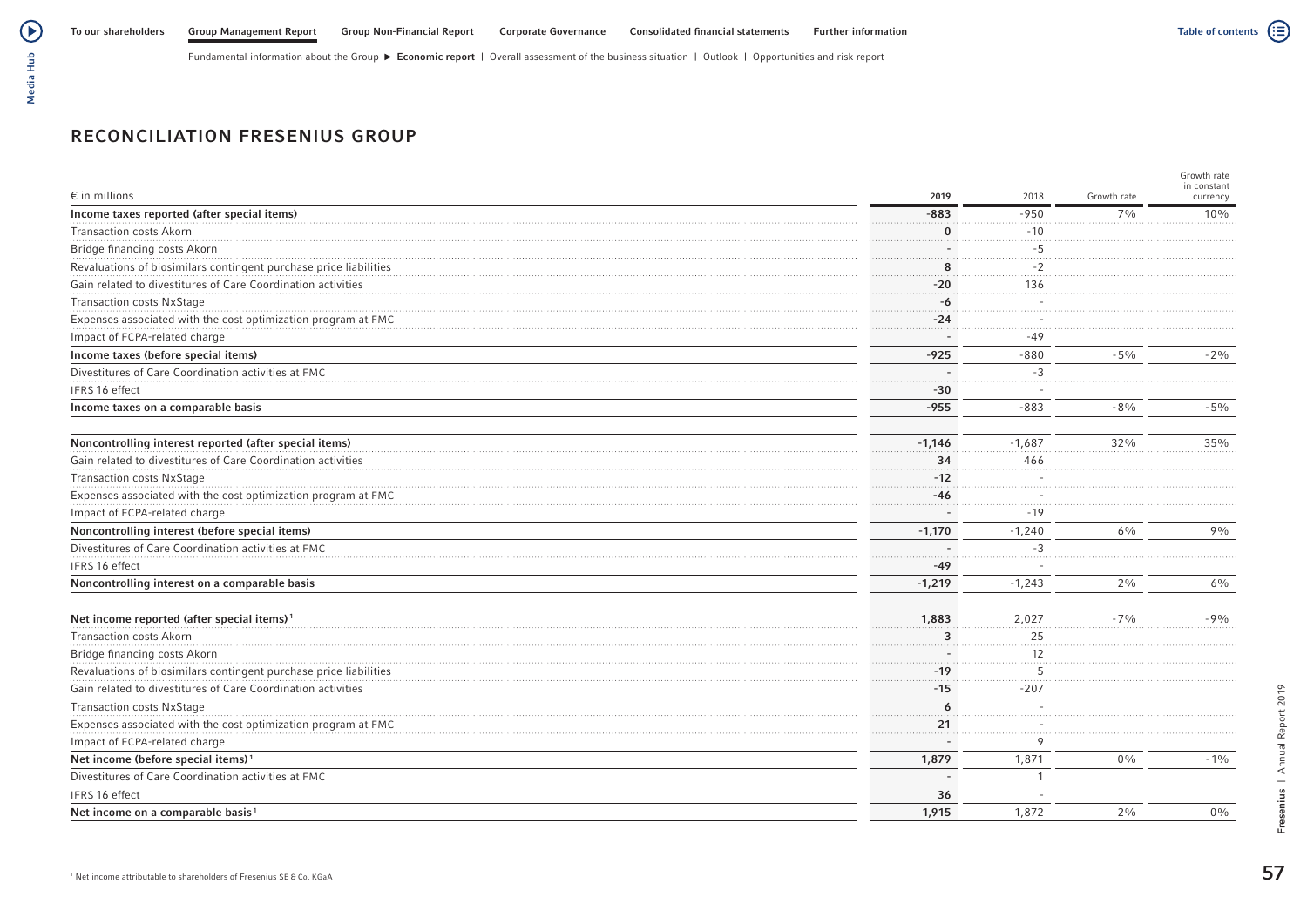# Media Hub Media Hub

# IFRS 16 RECONCILIATION FRESENIUS GROUP

### PROFIT AND LOSS STATEMENT

| $\epsilon$ in millions  | Refon<br>IFRS 16 effect | IFRS 16<br>effect | efore}<br>items. |  |  |
|-------------------------|-------------------------|-------------------|------------------|--|--|
| Sales                   | 35 524<br>.             |                   | 5,409            |  |  |
| EBITDA                  | 6.170                   | 934               | 7.104            |  |  |
|                         |                         |                   | 2.416            |  |  |
| EBI                     | 500                     |                   | 1.688            |  |  |
| Net interest            | $-51c$                  |                   | $-714$           |  |  |
| Income taxes            |                         |                   | $-925$<br>.      |  |  |
| Noncontrolling interest | -1.219                  |                   | 1.170<br>.       |  |  |
|                         |                         |                   | .879             |  |  |

### BALANCE SHEET

|                        | December                              | 31,2019           |                         |
|------------------------|---------------------------------------|-------------------|-------------------------|
| $\epsilon$ in millions | Adjusted for<br><b>IFRS 16 effect</b> | IFRS 16<br>effect | According to<br>IFRS 16 |
|                        | 190                                   | 5.769             | 5,959<br>.              |
| Lease liabilities      | 414 <sup>3</sup>                      | 6,025             | 6,439<br>.              |
| Equity                 | 26,836                                | $-256$            | 26,580                  |
| .<br>Total assets      | 61.23                                 | 5.769             | .<br>67,006             |

### CASH FLOW

|                                                |                                       | 2019             |                                           |
|------------------------------------------------|---------------------------------------|------------------|-------------------------------------------|
| $\epsilon$ in millions                         | <b>Adjusted for</b><br>IFRS 16 effect | IFRS 16<br>effec | <b>According to</b><br>IFRS <sub>16</sub> |
| Operating cash flow                            | 3,514                                 | 749              | 4,263<br>.                                |
| Cash flow before acquisitions and dividends    | 1.081                                 | 749              | 1,830<br>.                                |
| Free cash flow                                 | $-2.294$                              | 749              | $-1,545$<br>.                             |
| Cash provided by/used for financing activities | 1.217                                 | $-749$           | 468                                       |

58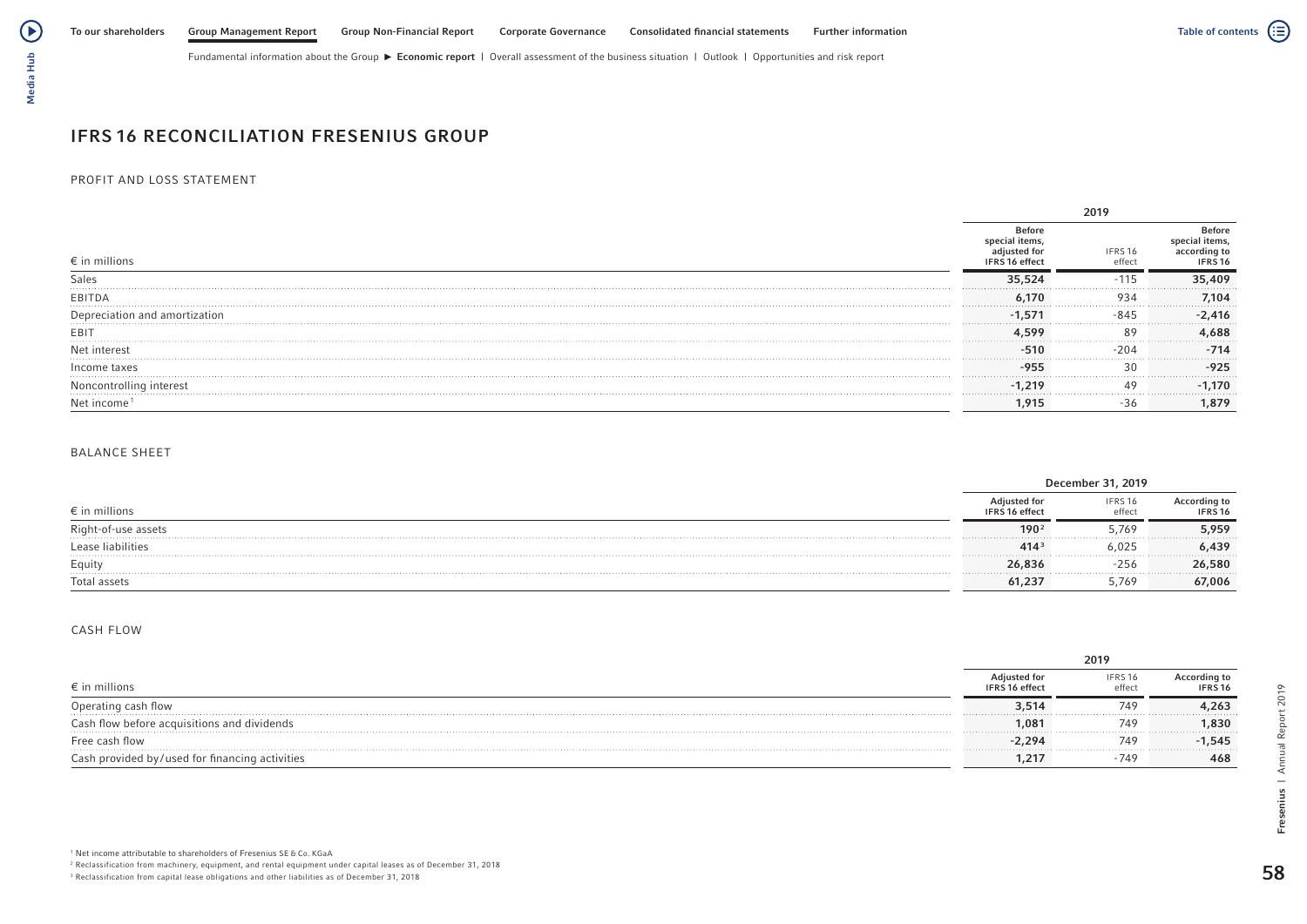# Media Hub Media Hub

# RECONCILIATION BUSINESS SEGMENTS

FRESENIUS MEDICAL CARE — Reconciliation according to Fresenius Medical Care

|                                                              |          |        |             | Growth rate<br>in constant |
|--------------------------------------------------------------|----------|--------|-------------|----------------------------|
| $\epsilon$ in millions                                       | 2019     | 2018   | Growth rate | currency                   |
| Sales reported                                               | 17,477   | 16,547 | $6\%$       | 2%                         |
| Divestitures of Care Coordination activities                 |          | $-521$ |             |                            |
| IFRS 16 effect                                               | 115<br>. |        |             |                            |
| NxStage operations                                           | $-263$   |        |             |                            |
| Sales adjusted                                               | 17,329   | 16,026 | $8\%$       | $5\%$                      |
| <b>EBIT reported</b>                                         | 2,270    | 3,038  | $-25%$      | $-28%$                     |
| Gain related to divestitures of Care Coordination activities | $-29$    | $-809$ |             |                            |
| Divestitures of Care Coordination activities                 |          |        |             |                            |
| IFRS 16 effect                                               | $-75$    |        |             |                            |
| NxStage operations                                           | 15       |        |             |                            |
| Transaction costs NxStage                                    | 24       |        |             |                            |
| Expenses associated with the cost optimization program       | 91       |        |             |                            |
| Impact of FCPA-related charge                                |          |        |             |                            |
| <b>EBIT adjusted</b>                                         | 2,296    | 2,292  | $0\%$       | $-4%$                      |
| Net income reported <sup>1</sup>                             | 1,200    | 1.982  | $-39%$      | $-42%$                     |
| Gain related to divestitures of Care Coordination activities | .<br>-49 | $-673$ |             |                            |
| Divestitures of Care Coordination activities                 |          |        |             |                            |
| IFRS 16 effect                                               | 70       |        |             |                            |
| NxStage operations                                           | 63       |        |             |                            |
| <b>Transaction costs NxStage</b>                             | 18       |        |             |                            |
| Expenses associated with the cost optimization program       | 67       |        |             |                            |
| Impact of FCPA-related charge                                |          | 28     |             |                            |
| Net income adjusted <sup>1</sup>                             | 1,369    | 1,341  | $2\%$       | $-2\%$                     |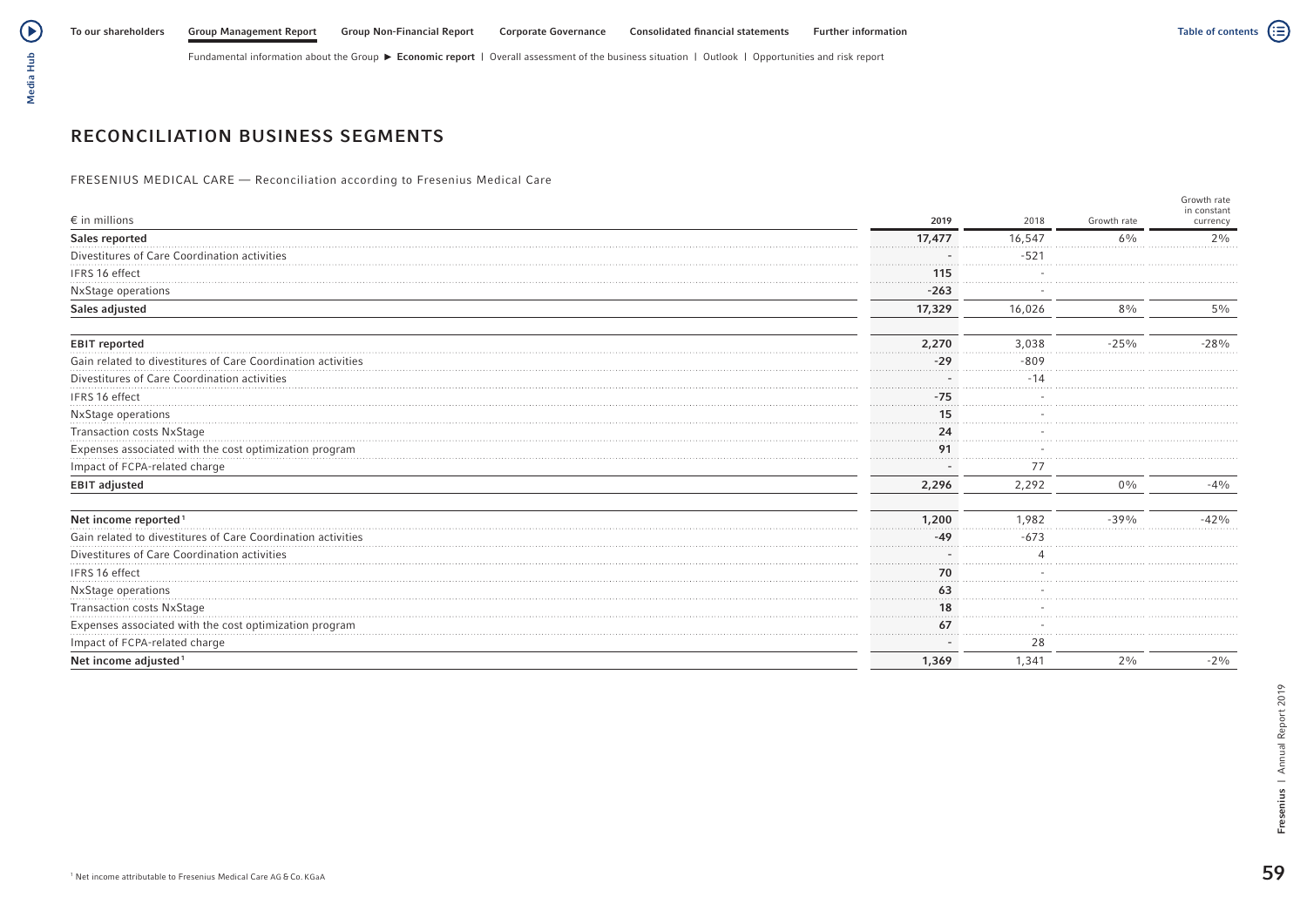# Media Hub Media Hub

# RECONCILIATION BUSINESS SEGMENTS

FRESENIUS MEDICAL CARE — Reconciliation according to the Fresenius Group

|                                                              |        |        |             | Growth rate             |
|--------------------------------------------------------------|--------|--------|-------------|-------------------------|
| $\epsilon$ in millions                                       | 2019   | 2018   | Growth rate | in constant<br>currency |
| Sales reported                                               | 17,477 | 16.547 | $6\%$       | 2%<br>.                 |
| Divestitures of Care Coordination activities                 |        | $-521$ |             |                         |
| IFRS 16 effect                                               | 115    |        |             |                         |
| Sales on a comparable basis                                  | 17,592 | 16,026 | 10%         | $6\%$                   |
| EBIT reported (after special items)                          | 2,270  | 3,038  | $-25%$      | $-28%$                  |
| Gain related to divestitures of Care Coordination activities | $-29$  | $-809$ |             |                         |
| Transaction costs NxStage                                    | 24     |        |             |                         |
| Expenses associated with the cost optimization program       | 91     |        |             |                         |
| Impact of FCPA-related charge                                |        |        |             |                         |
| <b>EBIT (before special items)</b>                           | 2,356  | 2,306  | 2%          | $-2\%$                  |
| Divestitures of Care Coordination activities                 |        | $-14$  |             |                         |
| IFRS 16 effect                                               | $-75$  |        |             |                         |
| EBIT on a comparable basis                                   | 2,281  | 2,292  | $0\%$       | $-4%$                   |
| Net income reported (after special items) <sup>1</sup>       | 1,200  | 1,982  | $-39%$      | $-42%$                  |
| Gain related to divestitures of Care Coordination activities | -49    | $-673$ |             |                         |
| <b>Transaction costs NxStage</b>                             | 18     |        |             |                         |
| Expenses associated with the cost optimization program       |        |        |             |                         |
| Impact of FCPA-related charge                                |        | 28     |             |                         |
| Net income (before special items) <sup>1</sup>               | 1,236  | 1,337  | $-8\%$      | $-11%$                  |
| Divestitures of Care Coordination activities                 |        |        |             |                         |
| IFRS 16 effect                                               | 70     |        |             |                         |
| Net income on a comparable basis <sup>1</sup>                | 1,306  | 1,341  | $-3%$       | $-6\%$                  |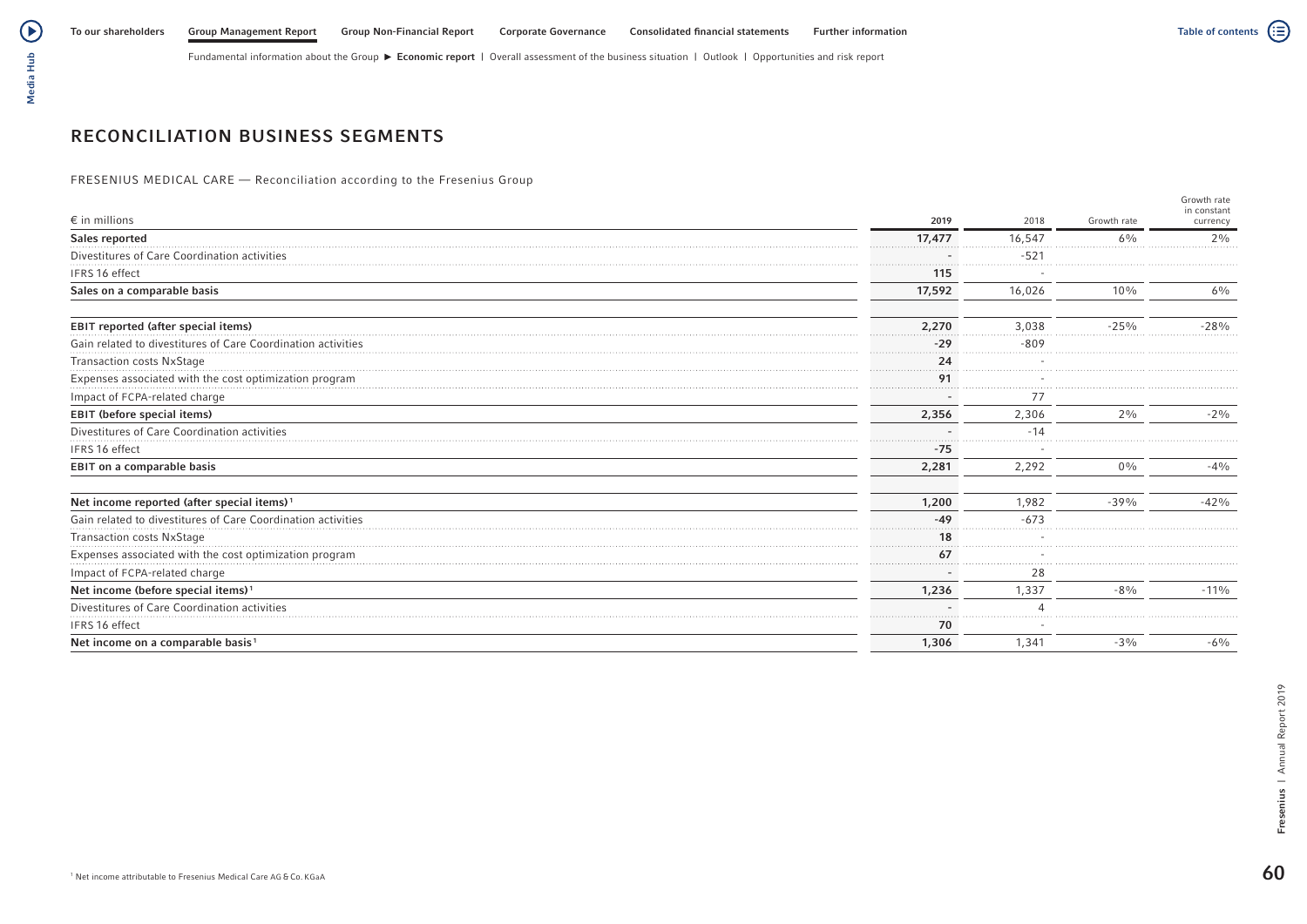

# Media Hub Media Hub

# RECONCILIATION BUSINESS SEGMENTS

### FRESENIUS KABI

| $\epsilon$ in millions                                            | 2019  | 2018  | Growth rate | Growth rate<br>in constant<br>currency |
|-------------------------------------------------------------------|-------|-------|-------------|----------------------------------------|
| Sales reported                                                    | 6,919 | 6.544 | 6%          | $4\%$                                  |
| <b>Transaction costs Akorn</b>                                    |       |       |             |                                        |
| Revaluations of biosimilars contingent purchase price liabilities | -32   |       |             |                                        |
| <b>EBIT (before special items)</b>                                | 1,205 | 1.139 | 6%          | $3\%$                                  |
| IFRS 16 effect                                                    |       |       |             |                                        |
| EBIT on a comparable basis                                        | 1,200 | 1.139 |             | $3\%$                                  |

### FRESENIUS HELIOS

| $\epsilon$ in millions                                                               | 2019  | 2018   | Growth rate | Growth rate<br>in constant<br>currency |
|--------------------------------------------------------------------------------------|-------|--------|-------------|----------------------------------------|
| Sales reported                                                                       | 9.234 | 8.993  | 3%          | $3\%$                                  |
| German post-acute care business transferred from Fresenius Helios to Fresenius Vamed |       | $-226$ |             |                                        |
| Sales adjusted for German post-acute care business                                   | 9.234 | 8.767  | $5\%$       | $5\%$                                  |
|                                                                                      |       |        |             |                                        |
| <b>EBIT reported</b>                                                                 | 1.025 | 1.052  | $-3%$       | $-3%$                                  |
| IFRS 16 effect                                                                       | $-10$ |        |             |                                        |
| EBIT adjusted for IFRS 16 effect                                                     | 1.015 | 1.052  | $-40/6$     | $-40/6$                                |
| German post-acute care business transferred from Fresenius Helios to Fresenius Vamed |       | $-10$  |             |                                        |
| EBIT adjusted for IFRS 16 effect and German post-acute care business                 | 1,015 | 1.042  | $-3%$       | $-3\%$                                 |

### FRESENIUS VAMED

| $\epsilon$ in millions                                               | 2019   | 2018   | Growth rate | Growth rate<br>in constant<br>currency |
|----------------------------------------------------------------------|--------|--------|-------------|----------------------------------------|
| Sales reported                                                       | 2.206  | 588.   | $31\%$      | 30%                                    |
| German post-acute care business acquired from Fresenius Helios       | $-465$ | $-230$ |             |                                        |
| Sales adjusted for German post-acute care business                   | 1.741  | .458   | 19%         | 19%                                    |
|                                                                      |        |        |             |                                        |
| <b>EBIT reported</b>                                                 | 134    | 110    | 22%         | 21%                                    |
| IFRS 16 effect                                                       |        |        |             |                                        |
| EBIT adjusted for IFRS 16 effect                                     | 131    | 110    | 19%         | 18%                                    |
| German post-acute care business acquired from Fresenius Helios       | $-43$  | $-27$  |             |                                        |
| EBIT adjusted for IFRS 16 effect and German post-acute care business | 88     |        | 6%          | $5\%$                                  |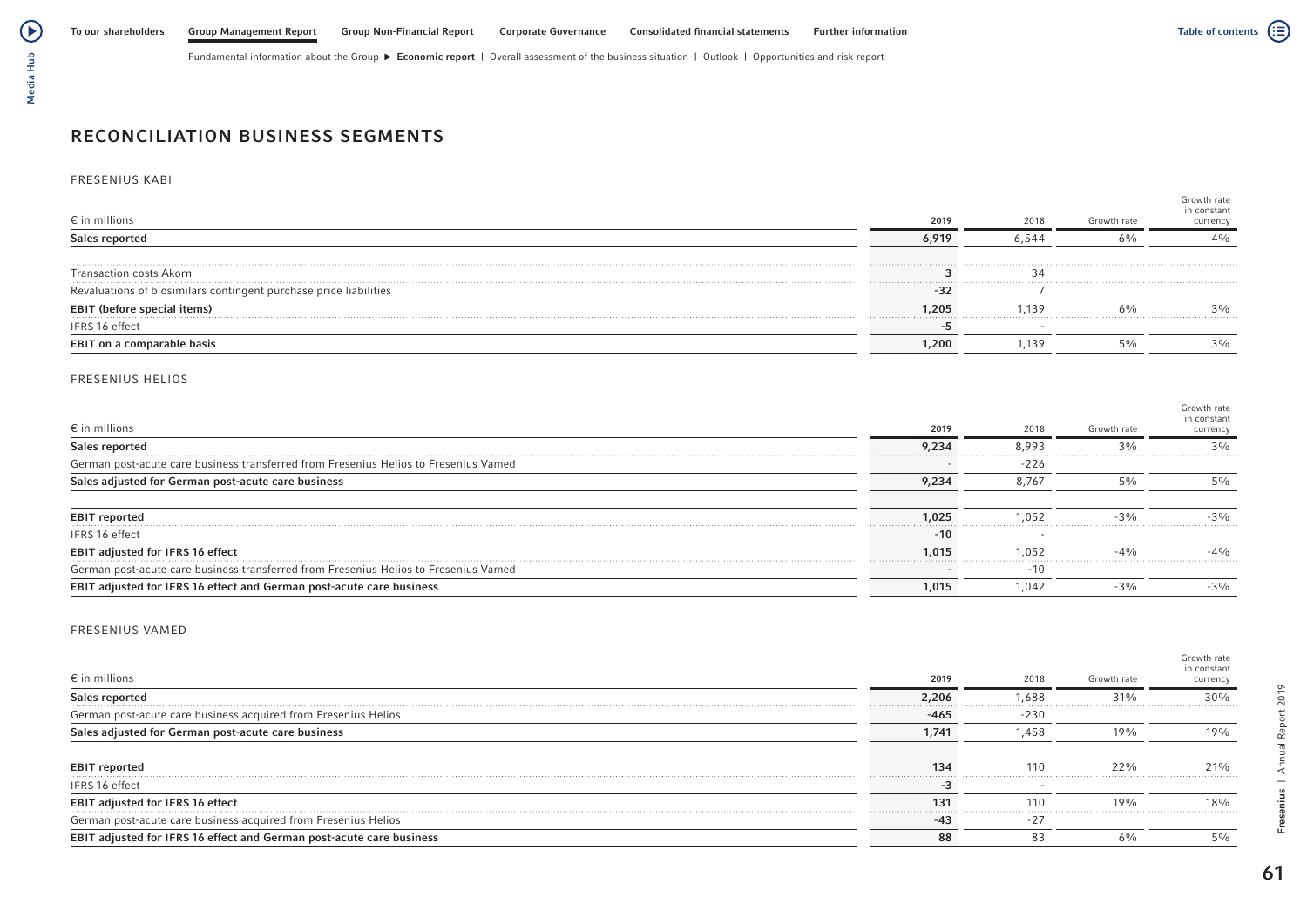$\blacktriangleright$ 

Fundamental information about the Group  $\blacktriangleright$  Economic report | Overall assessment of the business situation | Outlook | Opportunities and risk report

## FINANCIAL POSITION

# Financial management policies and goals

The financing strategy of the Fresenius Group has the following main objectives:

- $\blacktriangleright$  Ensure financial flexibility
- Optimize the weighted average cost of capital

Ensuring financial flexibility is key to the financing strategy of the Fresenius Group. This is achieved through a broad spectrum of financing instruments, taking market capacity, investor diversification, flexibility, credit covenants, and the current maturity profile into consideration. The Group's maturity profile is characterized by a broad spread of maturities with a large proportion of mid- to long-term financing. We also take into account the currency in which our earnings and cash flows are generated when selecting the financing instruments, and match them with appropriate debt structures in the respective currencies.

The Group's main debt financing instruments are shown in the chart on the right. Sufficient financial cushion is assured for the Fresenius Group by unused syndicated and bilateral credit lines. In addition, Fresenius SE & Co. KGaA and Fresenius Medical Care AG & Co. KGaA maintain commercial paper programs. The Fresenius Medical Care accounts receivable securitization program offers additional financing options.

Another main objective of the Fresenius Group's financing strategy is to optimize the weighted average cost of capital by employing a balanced mix of equity and debt. Due to the Company's diversification within the health care sector and the strong market positions of the business segments in global, growing, and non-cyclical markets, predictable and sustainable cash flows are generated. These allow for a reasonable proportion of debt, i.e., the use of a comprehensive mix of financial instruments. A capital increase may also be considered in exceptional cases to ensure long-term growth, for example to finance a major acquisition.

In line with the Group's structure, financing for Fresenius Medical Care and the rest of the Fresenius Group is conducted separately. There are no joint financing facilities and no mutual guarantees. The Fresenius Kabi, Fresenius Helios, and Fresenius Vamed business segments are financed primarily through Fresenius SE & Co. KGaA, in order to avoid any structural subordination.

### Financing

Fresenius meets its financing needs through a combination of operating cash flows generated in the business segments and short-, mid-, and long-term debt. In addition to bank loans, important financing instruments include bonds, Schuldschein loans, convertible bonds, commercial paper programs, and an accounts receivable securitization program.

### FINANCING MIX OF THE FRESENIUS GROUP



Dec. 31, 2019: €27,258 million

According to IFRS 16

Financing activities in 2019 were mainly carried out to refinance existing financial liabilities, to improve terms and the maturity profile, and to expand the financial scope.

- ▶ In January 2019, Fresenius SE & Co. KGaA issued bonds with a total volume of €1.0 billion in two tranches with maturities of six and ten years. The coupon of the €500 million six-year bond is 1.875% at an issue price of 99.257%. The €500 million ten-year bond has a coupon of 2.875% and was issued at an issue price of 99.164%.
- ▶ In June 2019, Fresenius Medical Care US Finance III, Inc. issued a US\$500 million bond. The bond has a maturity of ten years and a coupon of 3.75%. The issue price was 98.461%.
- ▶ In August 2019, the revolving credit facility of the syndicated credit agreement of Fresenius SE & Co. KGaA was increased by a total of €100 million in order to expand the financing scope.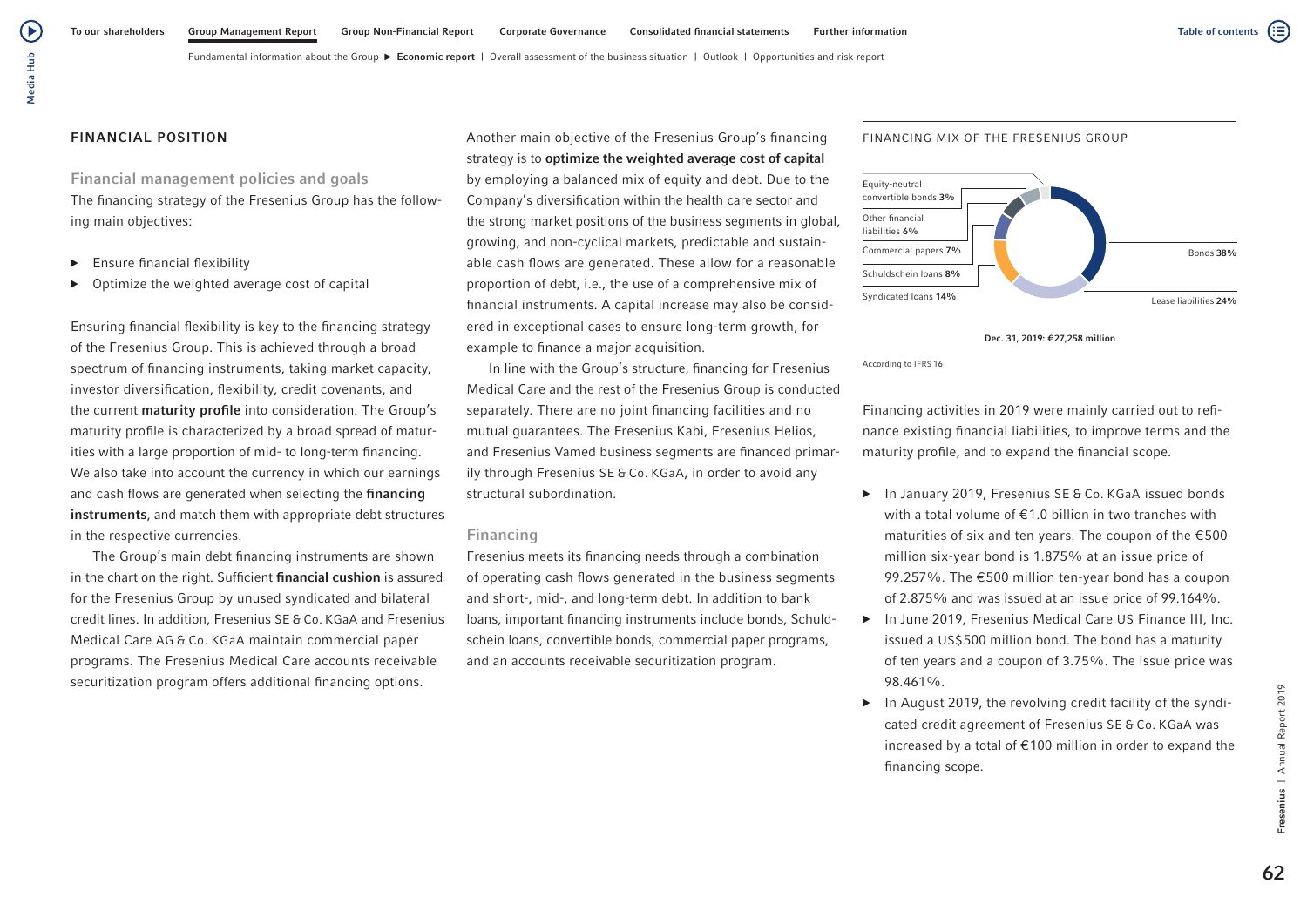- ▶ In September 2019, Fresenius SE & Co. KGaA issued Schuldschein loans with a total volume of €700 million consisting of tranches of fixed and variable interest rates and maturities of four, seven and ten years. In addition, two variable interest rate Schuldschein loans in the total amount of €156 million were called in and repaid early in April 2019.
- ▶ In November 2019, Fresenius Medical Care AG & Co. KGaA issued bonds with a total volume of  $f$  1.75 billion. They consist of three tranches with maturities of four, seven, and ten years. The coupon of the four-year €650 million bond is 0.250% at an issue price of 99.901%. The coupon of the seven-year  $\epsilon$ 600 million bond is 0.625% at an issue price of 99.238%. The coupon of the €500 million ten-year bond is 1.250% at an issue price of 99.832%.
- ▶ In January 2020, Fresenius SE & Co. KGaA issued bonds with a total volume of €750 million. The bonds have a maturity of eight years and an annual coupon of 0.750%. The issue price was 99.514%.

Fresenius SE & Co. KGaA and Fresenius Medical Care AG & Co. KGaA maintain commercial paper programs under each of which up to €1.0 billion in short-term debt can be issued. As of December 31, 2019, €953 million of Fresenius SE & Co. KGaA's commercial paper program was utilized. Under Fresenius Medical Care AG & Co. KGaA's commercial paper program, €1.0 billion were outstanding.

The Fresenius Group has drawn about €4.8 billion of bilateral and syndicated credit lines. In addition, as of December 31, 2019, the Group had approximately €4.0 billion in unused credit lines available (including committed credit lines of about €2.9 billion). These credit facilities are mainly available for general corporate purposes. They are generally unsecured.

As of December 31, 2019, both Fresenius SE & Co. KGaA and Fresenius Medical Care AG & Co. KGaA, including all subsidiaries, complied with the covenants under their debt arrangements.

Detailed information on the Fresenius Group's financing can be found on pages 209 to 216 of the Notes. Further information on financing requirements in 2020 is included in the Outlook section on page 75.

Effect of off-balance-sheet financing instruments on our financial position and liabilities Fresenius is not involved in any off-balance-sheet transactions that are likely to have a significant impact on its financial position, expenses or income, results of operations,

### FINANCIAL POSITION – FIVE-YEAR OVERVIEW

| $\epsilon$ in millions                            | 2019  | 2019 <sup>2</sup> | 2018  | 2017  | 2016  | 2015  |
|---------------------------------------------------|-------|-------------------|-------|-------|-------|-------|
| Operating cash flow                               | 4.263 | 3.514             | 3.742 | 3.937 | 3.585 | 3.349 |
| as % of sales                                     | 12.0  | 9.9               |       | 11.6  | 12 2  |       |
| Working capital <sup>1</sup>                      | 8,812 | 8.812             | 7.721 |       | 6.998 |       |
| as % of sales                                     | 24.9  | 24.8              | 23 U  |       | 23 J  | 21 R  |
| Investments in property, plant and equipment, net | 2,433 | 2.433             | 2 077 | 705   | .616  | 484   |
| Cash flow before acquisitions and dividends       | .830  | 1.081             | .665  | 2 232 | 969   | .865  |
| as % of sales                                     |       |                   |       |       |       |       |

1 Trade accounts receivable and inventories, less trade accounts payable and payments received on accounts 2 Adjusted for IFRS 16 effect

# MATURITY PROFILE OF THE FRESENIUS GROUP FINANCING FACILITIES 1,2



<sup>1</sup> As of December 31, 2019, major financing instruments, including commercial papers 2 Excluding lease liabilities

liquidity, investments, assets and liabilities, or capitalization in present or in future.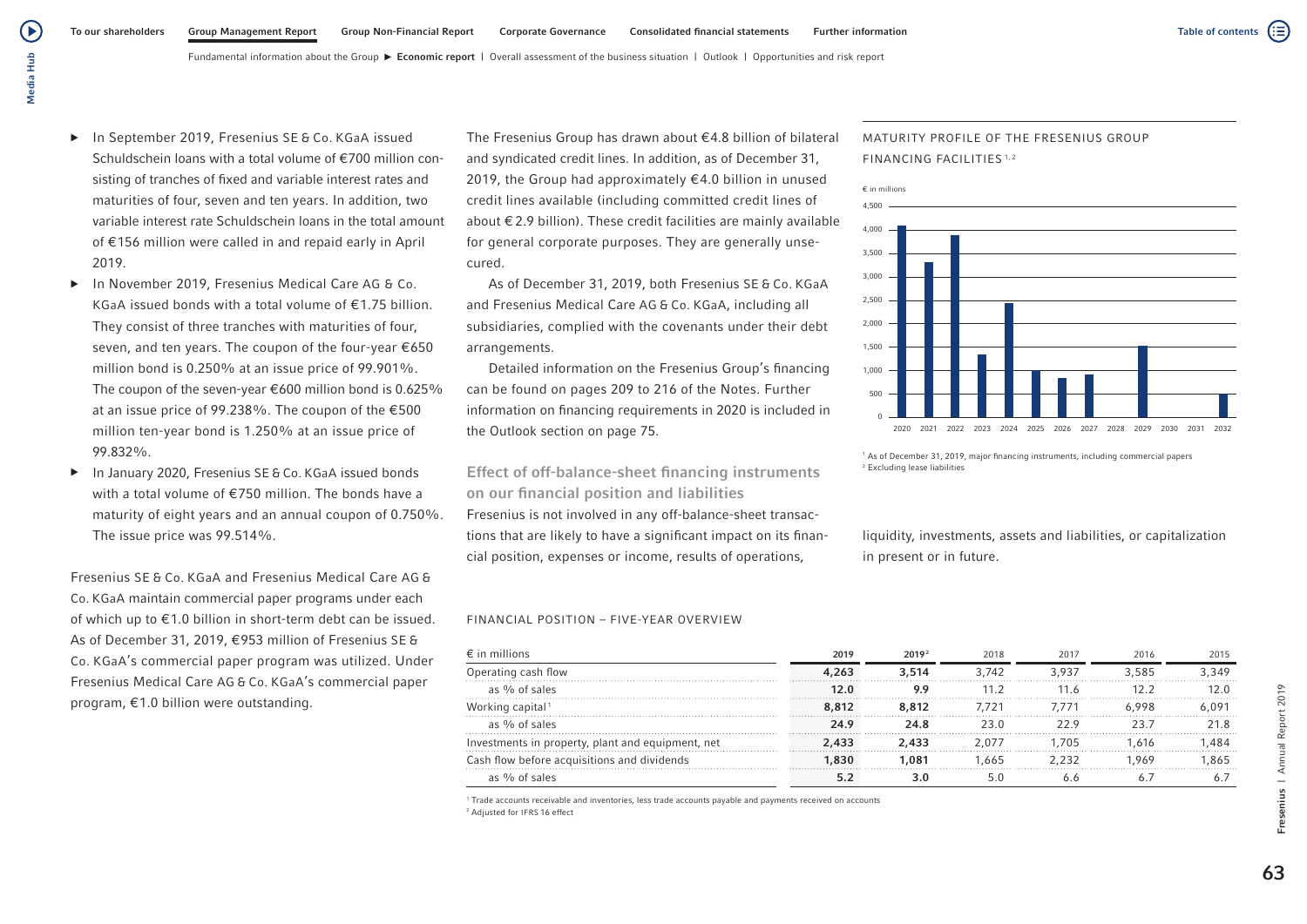(▶

Fundamental information about the Group **Economic report** | Overall assessment of the business situation | Outlook | Opportunities and risk report

## Liquidity analysis

In general, key sources of liquidity were operating cash flows and cash inflow from financing activities including short-, mid-, and long-term debt. Cash flow from operations is influenced by the profitability of the business of Fresenius and by net working capital, especially accounts receivable. Cash inflow from financing activities is generated from short-term borrowings through the commercial paper programs, and by drawing on bilateral bank facilities. Additionally, Fresenius Medical Care can sell receivables under its accounts receivable securitization program. Mid- and long-term funding are mostly provided by the syndicated credit agreements of Fresenius SE & Co. KGaA and Fresenius Medical Care, as well as by bonds, Schuldschein loans, and convertible bonds. Fresenius is convinced that its existing credit facilities and proceeds from other financing activities, as well as the operating cash flows and additional sources of short-term funding, are sufficient to meet the Company's foreseeable liquidity needs.

## Dividend

The general partner and the Supervisory Board will propose a dividend increase to the Annual General Meeting. For 2019, a dividend of €0.84 per share is proposed (2018: €0.80 per share). This is an increase of 5%. The total dividend distribution will also increase by about 5% to €468 million (2018: €445 million).

# Cash flow analysis

**Operating cash flow** increased by 14% to  $\in$  4.263 million. including an IFRS 16 effect of €749 million (2018: €3,742 million). Adjusted for IFRS 16, Group operating cash flow was €3,514 million (2018: €3,742 million) with a margin of 9.9% (including IFRS 16 12.0%; 2018: 11.2%). The decrease is mainly due to the FCPA payment of €206 million at Fresenius Medical Care.

Operating cash flow was more than sufficient to meet all financing needs for investment activities, excluding acquisitions, whereby cash used for capital expenditure was €2,459 million, and proceeds from the sale of property, plant and equipment were €26 million (2018: €2,149 million and €72 million, respectively).

Cash flow before acquisitions and dividends was €1,830 million, including an IFRS 16 effect of €749 million (2018: €1,665 million). Adjusted for IFRS 16, cash flow

### CASH FLOW STATEMENT (SUMMARY)

| $\epsilon$ in millions                         | 2019     | 2019 <sup>1</sup> | 2018     | Change  | Change <sup>1</sup> | Margin   |
|------------------------------------------------|----------|-------------------|----------|---------|---------------------|----------|
| Net income                                     | 3,029    | 3.114             | 3.714    | $-18%$  | $-16%$              |          |
| Depreciation and amortization                  | 2,452    | 1.607             | 1.494    | 64%     | 8%                  |          |
| Change in working capital and others           | $-1,218$ | $-1.207$          | $-1.466$ | 17%     | 18%                 |          |
| Operating cash flow                            | 4,263    | 3,514             | 3.742    | 14%     | $-6\%$              | $12.0\%$ |
| Capital expenditure, net                       | $-2.433$ | $-2.433$          | $-2.077$ | $-17\%$ | $-17%$              |          |
| Cash flow before acquisitions and dividends    | 1,830    | 1,081             | 1.665    | 10%     | $-35%$              | 5.2%     |
| Cash used for acquisitions, net                | $-2.423$ | $-2.423$          | 613      |         |                     |          |
| Dividends paid                                 | $-952$   | $-952$            | $-904$   | $-5%$   | $-5\%$              |          |
| Cash flow after acquisitions and dividends     | $-1.545$ | $-2.294$          | 1.374    |         | $\sim$ $-$          |          |
| Cash provided by/used for financing activities | 468      | 1,217             | $-369$   |         |                     |          |
| Effect of exchange rate changes on cash and    |          |                   |          |         |                     |          |
| cash equivalents                               | 22       | 22                | 68       | $-68%$  | $-68%$              |          |
| Change in cash and cash equivalents            | $-1.055$ | $-1.055$          | 1.073    | $-198%$ | $-198%$             |          |

1 Adjusted for IFRS 16 effect

The detailed cash flow statement is shown in the consolidated financial statements.

#### CASH FLOW IN € MILLIONS <sup>1</sup>



Cash flow Change in working capital and others Operating cash flow Capex, net Cash flow Acquisitions (before acqs. + dividends (after acqs. + dividends) + divestitures + dividends) Cash flow

1 Adjusted for IFRS 16 effect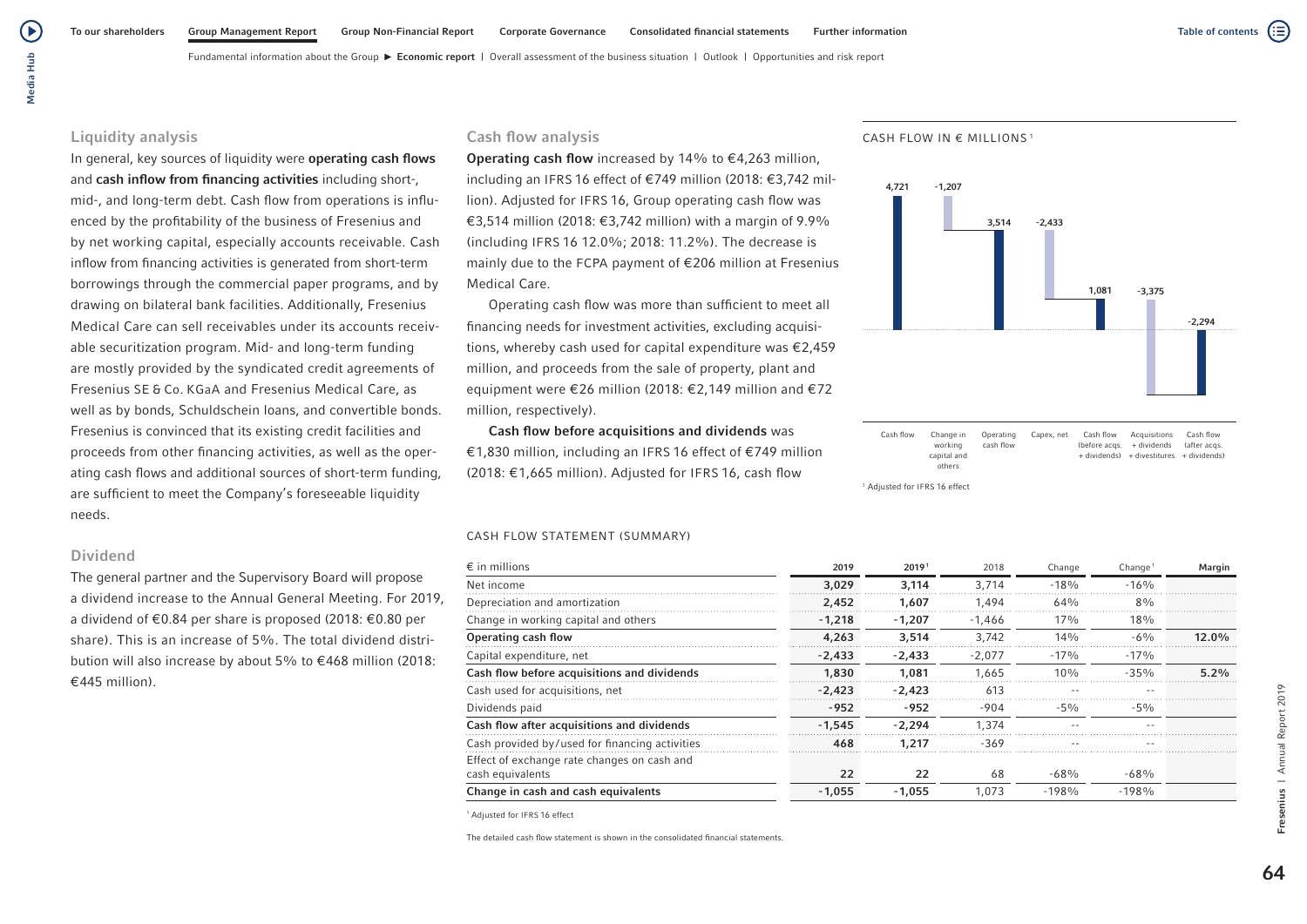(≘)

Fundamental information about the Group  $\blacktriangleright$  Economic report | Overall assessment of the business situation | Outlook | Opportunities and risk report

before acquisitions and dividends was €1,081 million (2018: €1,665 million), particularly due to increased investments. This was sufficient to finance the Group dividends of €952 million.

Group dividends consisted of dividend payments of €445 million to the shareholders of Fresenius SE & Co. KGaA, payments of €355 million by Fresenius Medical Care to its shareholders, and dividends paid to third parties of €262 million (primarily relating to Fresenius Medical Care). These payments were partially offset by the dividend of €110 million that Fresenius SE & Co. KGaA received as a shareholder of Fresenius Medical Care.

The cash outflow for acquisitions was  $\epsilon$ 2,423 million.

Cash flow after acquisitions and dividends was  $-€1,545$ million, including an IFRS 16 effect of €749 million (2018: €1,374 million). Adjusted for IFRS 16, cash flow after acquisitions and dividends was -€2,294 million (2018: €1,374 million).

Overall, cash provided by financing activities was €468 million, including an IFRS 16 effect of -€749 million (2018 cash used for financing activities: -€369 million). Adjusted for IFRS 16, cash used for financing activities was €1,217 million. The negative IFRS 16 effect in cash used for financing activities reverses the positive IFRS 16 effect on each of the following items: operating cash flow, cash flow before acquisitions and dividends, and cash flow after acquisitions and dividends.

Cash and cash equivalents decreased by  $\epsilon$ 1,055 million to €1,654 million as of December 31, 2019 (December 31, 2018: €2,709 million). Cash and cash equivalents were positively influenced by currency translation effects of €22 million (2018: positive effect of €68 million).

## Investments and acquisitions

In 2019, the Fresenius Group provided €5,086 million (2018: €3,249 million) for investments and acquisitions. Investments in property, plant and equipment increased to €2,463 million (2018: €2,163 million). At 7.0% of reported sales (2018: 6.5%), this was above the depreciation level<sup>1</sup> of €2,416 million and serves as the basis for enabling expansion and preserving the Company's value over the long term. A total of  $\epsilon$  2.623 million was invested in **acquisitions** (2018: €1,086 million). Of the total capital expenditure in 2019, 48% was invested in property, plant and equipment and 52% was spent on acquisitions.

The cash outflow for acquisitions is primarily related to the following business segments:

▶ Fresenius Medical Care's acquisition spendings were mainly related to the acquisition of NxStage and the purchase of dialysis clinics.

### INVESTMENTS / ACQUISITIONS BY BUSINESS SEGMENT

| $\epsilon$ in millions        | 2019  | 2018  | Thereof property<br>plant and<br>equipment | Thereof<br>acquisitions | Change          | % of total |
|-------------------------------|-------|-------|--------------------------------------------|-------------------------|-----------------|------------|
| <b>Fresenius Medical Care</b> | 3,422 | 2 014 | .125                                       | 2 297                   | 70 <sub>%</sub> | 67%        |
| Fresenius Kabi                |       |       | '76                                        | 86                      | 320/6           | 16%        |
| <b>Fresenius Helios</b>       | 693   | 501   |                                            |                         | 38%             | 14%        |
| <b>Fresenius Vamed</b>        | 85    | 540   |                                            | 79                      | 84%             |            |
| Corporate/Other               |       |       |                                            |                         | 175%            |            |
| <b>Total</b>                  | 5,086 | 3.249 | 2.463                                      | 623                     | $57\%$          | 100%       |

INVESTMENTS, ACQUISITIONS, OPERATING CASH FLOW, DEPRECIATION AND AMORTIZATION IN € MILLIONS – FIVE-YEAR OVERVIEW <sup>1</sup>



**Investments Acquisitions Operating cash flow** Depreciation and amortization

1 Adjusted for IFRS 16 effect; depreciation and amortization before special items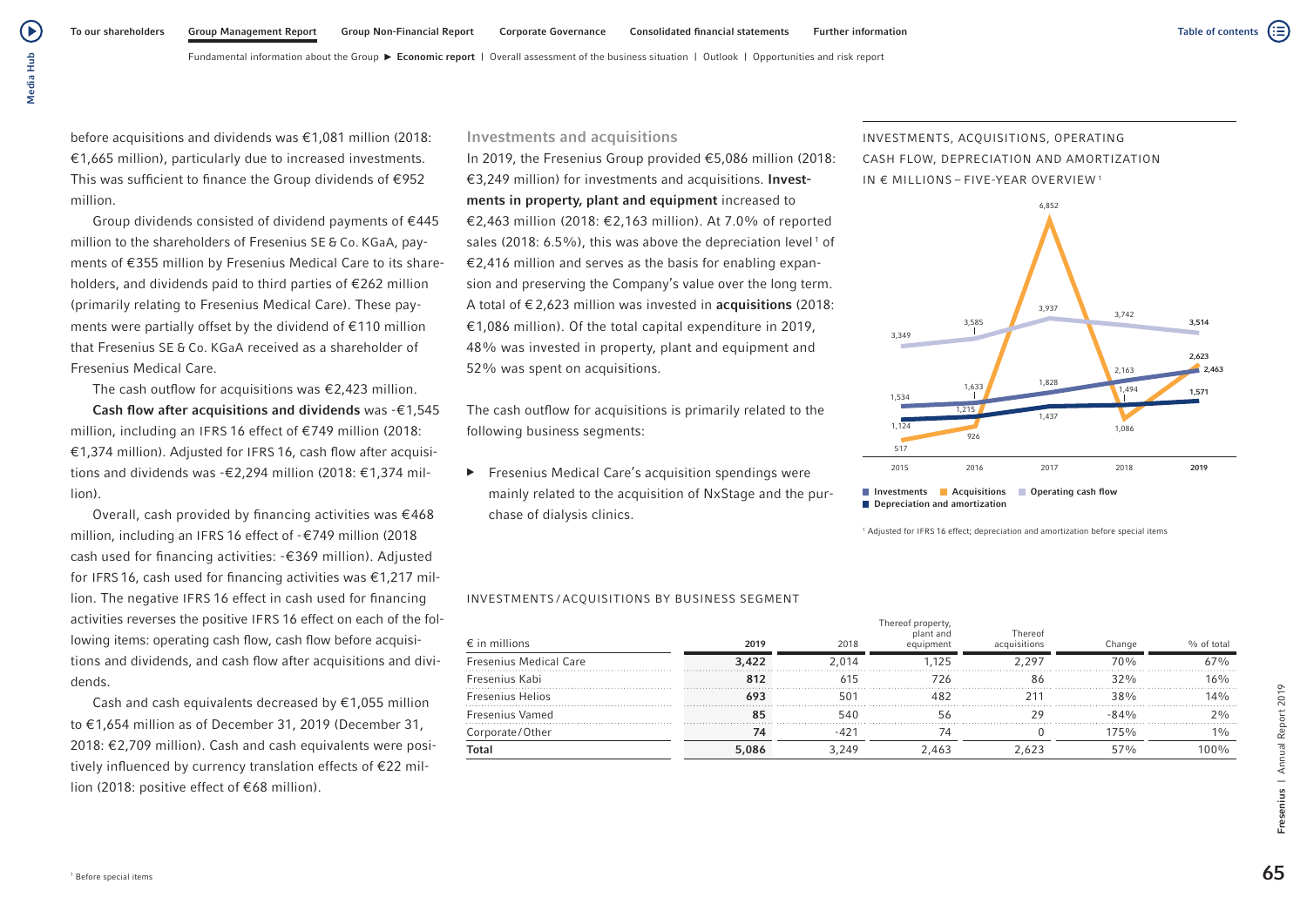▶ Fresenius Kabi's acquisition spending was mainly for already planned acquisition-related milestone payments relating to the acquisition of the biosimilars business from Merck KGaA.

Media Hub

Media Hub

(▶

- ▶ Fresenius Helios' acquisition spending was mainly for the acquisition of clinics and outpatient clinics in Spain and Colombia and the purchase of outpatient clinics in Germany.
- ▶ Fresenius Vamed's acquisition spending was mainly for the purchase of technical service providers.

The main investments in property, plant and equipment were as follows:

- ▶ modernization of existing, and equipping of new, dialysis clinics at Fresenius Medical Care.
- ▶ optimization and expansion of production facilities, primarily in North America and Europe for Fresenius Medical Care, and for Fresenius Kabi, primarily in Europe, North America, and Asia. Significant individual projects for Fresenius Kabi were investments in the production plant in Melrose Park near Chicago and investments in Wilson, North Carolina, and Wuxi. The aim of these investments is, among other things, to further increase the degree of modernization and automation and thus to make a significant contribution to the continuous increase in efficiency and to further raise our quality standards in these plants.

▶ new building and modernization of hospitals at Fresenius Helios. The most significant individual projects were, among other locations, hospitals in Duisburg, Wuppertal, and Wiesbaden, and the construction of a proton beam therapy center in Madrid.

Investments in property, plant and equipment of €529 million will be made in 2020, to continue with major ongoing investment projects on the reporting date. These are investment obligations mainly for hospitals at Fresenius Helios, as well as investments to expand and optimize production facilities for Fresenius Medical Care and Fresenius Kabi. These projects will be financed from operating cash flow.

## Acquisition of NxStage Medical, Inc.

On February 21, 2019, Fresenius Medical Care acquired all of the outstanding shares of NxStage for US\$30.00 per common share. The total acquisition value of this business combination, net of cash acquired, is US\$1,976 million (€1,741 million at date of closing). NxStage is a leading medical technology company that develops, produces, and markets an innovative product portfolio of medical devices for use in home dialysis and in the critical care setting. NxStage has been consolidated as of February 21, 2019.

# INVESTMENTS BY REGION



### 2019: €2,463 million

### INVESTMENTS AND ACQUISITIONS

| $\epsilon$ in millions                                          | 2019  | 2018  | Change |
|-----------------------------------------------------------------|-------|-------|--------|
| Investment in property,<br>plant and equipment                  | 2,463 | 2,163 | 14%    |
| thereof maintenance                                             | 47%   | 47%   |        |
| thereof expansion                                               | 53%   | 53%   |        |
| Investment in property,<br>plant and equipment<br>as % of sales | 7.0   | 6.5   |        |
| Acquisitions                                                    | 2,623 | 1,086 | 142%   |
| <b>Total investments and</b><br>acquisitions                    | 5,086 | 3,249 | 57%    |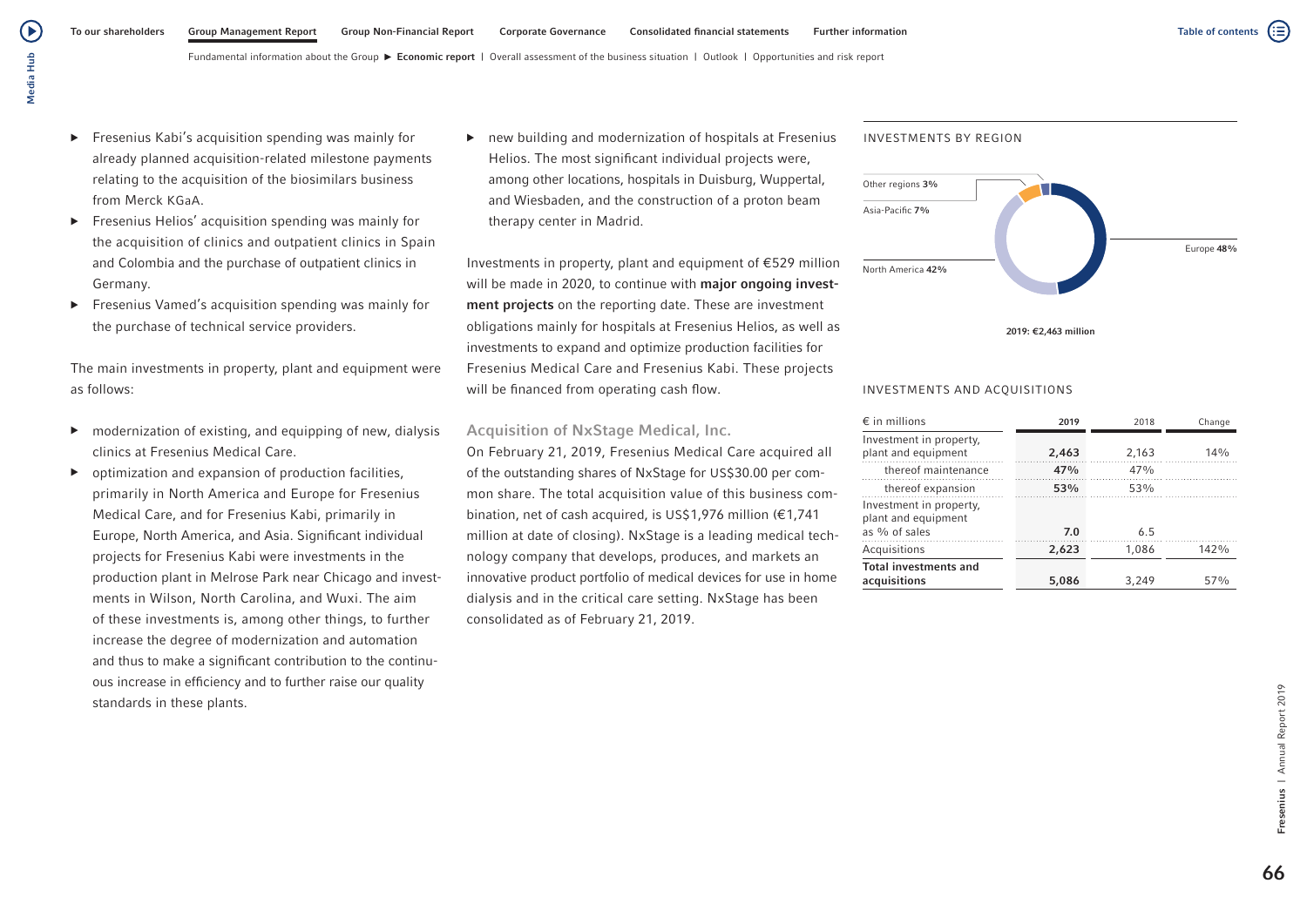(▶

Fundamental information about the Group  $\blacktriangleright$  Economic report | Overall assessment of the business situation | Outlook | Opportunities and risk report

## ASSETS AND LIABILITIES

## Asset and liability structure

The Group's total assets were €67,006 million, including an IFRS 16 effect of €5,769 million. Adjusted for IFRS 16, Group total assets increased by 8% (7% in constant currency) to €61,237 million (Dec. 31, 2018: €56,703 million). The increase is mainly driven by business expansion. Inflation had no significant impact on the assets of Fresenius in 2019.

Current assets increased by 3% (3% in constant currency) to €15,264 million (Dec. 31, 2018: €14,790 million). Within current assets, trade accounts receivable increased by 12% to €7,176 million (Dec. 31, 2018: €6,434 million). At 75 days, average days sales outstanding was slightly above the previous year's level (74 days).

Inventories increased by 13% to €3,633 million (Dec. 31, 2018: €3,218 million). The scope of inventory in 2019 was 63 days (Dec. 31, 2018: 60 days). The ratio of inventories to total assets decreased to 5.4% (Dec. 31, 2018: 5.7%).

Non-current assets were €51,742 million, including an IFRS 16 effect of €5,769 million. Adjusted for IFRS 16, noncurrent assets increased by 10% (9% in constant currency) to €45,973 million (Dec. 31, 2018: €41,913 million). Additions to property, plant and equipment, and to goodwill had an effect. The goodwill and intangible assets in the amount of

€31,606 million (Dec. 31, 2018: €28,843 million) has proven sustainable and increased mainly due to the acquisitions made in fiscal year 2019. The addition to the goodwill from acquisitions was €1,732 million in fiscal year 2019. Please see page 203 ff. of the Notes for further information.

Shareholders' equity, including noncontrolling interest, was €26,580 million, including an IFRS 16 effect of -€256 million. Adjusted for IFRS 16, total shareholders' equity increased by 7% (6% in constant currency) to  $\epsilon$ 26.836 million (Dec. 31, 2018: €25,008 million). Group net income attributable to Fresenius SE & Co. KGaA increased shareholders' equity by €1,883 million. The equity ratio, including noncontrolling interest, was 39.7%. Adjusted for IFRS 16, the equity ratio was 43.8% (Dec. 31, 2018: 44.1%).

The liabilities and equity side of the balance sheet shows a solid financing structure. Total shareholders' equity, including noncontrolling interest, covers 51% of non-current assets (Dec. 31, 2018: 60%). Shareholders' equity, noncontrolling interest, and long-term liabilities cover all non-current assets and 38% of inventories.

Long-term liabilities were €26,542 million, including an IFRS 16 effect of €5,275 million. Adjusted for IFRS 16, long-term liabilities increased by 15% to €21,267 million (15% in constant currency; Dec. 31, 2018: €18,420 million). Short-term liabilities were €13,884 million, including an IFRS 16 effect of €750 million. Adjusted for IFRS 16, shortterm liabilities decreased by 1% to  $\epsilon$ 13,134 million (-1% in constant currency; Dec. 31, 2018: €13,275 million).

The Group has neither provisions nor accruals that are of major significance as individual items.

### ASSETS AND LIABILITIES – FIVE-YEAR OVERVIEW

| $\epsilon$ in millions                                      | 2019   | 2019 <sup>2</sup> | 2018   | 2017   | 2016   | 2015   |
|-------------------------------------------------------------|--------|-------------------|--------|--------|--------|--------|
| Total assets                                                | 67,006 | 61,237            | 56,703 | 53.133 | 46.697 | 43 233 |
| Shareholders' equity <sup>1</sup>                           | 26,580 | 26,836            | 25,008 | 21.720 | 20849  | 18.453 |
| as % of total assets <sup>1</sup>                           |        |                   | ΔΔ     |        |        |        |
| Shareholders' equity <sup>1</sup> /non-current assets, in % | 51     | 58                | 60     |        |        | 5f     |
| Debt                                                        | 27.258 | 21.233            | 18.984 | 19.042 | 14.780 | 14.769 |
| as % of total assets                                        | 41     |                   |        |        |        |        |
| Gearing in %                                                |        |                   |        | 80     |        |        |

1 Including noncontrolling interest 2 Adjusted for IFRS 16 effect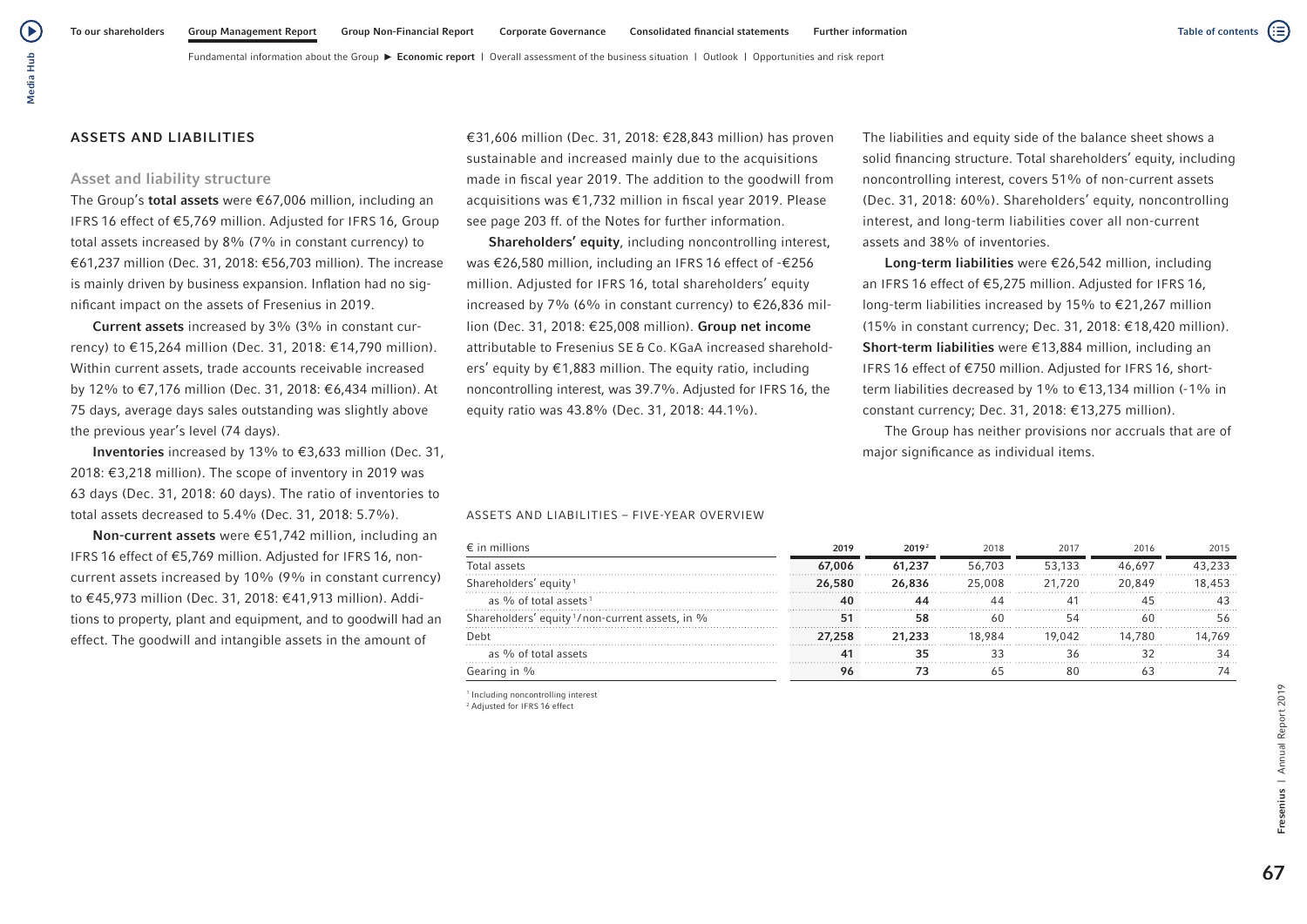Media Hub Media Hub

 $\left( \blacktriangleright \right)$ 

Group debt was €27,258 million, including an IFRS 16 effect of €6,025 million. Adjusted for IFRS 16, Group debt increased by 12% (11% in constant currency) to €21,233 million (Dec. 31, 2018: €18,984 million). Its relative weight in the balance sheet was 41% (35%<sup>1</sup>; Dec. 31, 2018: 33%). Approximately 34% (28%1 ) of the Group's debt is denominated in U.S. dollars. Liabilities due in less than one year were €5,508 million (Dec. 31, 2018: €4,944 million), while liabilities due in more than one year were €21,750 million (Dec. 31, 2018: €14,040 million).

Group net debt was €25,604 million, including an IFRS 16 effect of €6,025 million. Adjusted for IFRS 16, Group net debt increased by 20% (20% in constant currency) to €19,579 million (Dec. 31, 2018: €16,275 million), mainly due to the acquisition of NxStage by Fresenius Medical Care.

The net debt to equity ratio including noncontrolling interest (gearing) is 96% (73%1 ; Dec. 31, 2018: 65%).

The return on equity after taxes<sup>2</sup> (equity attributable to shareholders of Fresenius SE & Co. KGaA) decreased to 11.2%  $(11.3\%$ <sup>1</sup>; Dec. 31, 2018: 12.1%). The return on total assets after taxes and before noncontrolling interest<sup>2</sup> decreased to 4.6% (5.1%1 ; 2018: 5.5%).

Group ROIC was  $6.7\%$ <sup>2</sup> (7.4%<sup>1,2</sup>; 2018: 8.3%<sup>2</sup>), and Group **ROOA** was 7.6%<sup>2</sup> (8.2%<sup>1,2</sup>; 2018: 9.0%<sup>2</sup>). Within the position invested capital, the goodwill of €27.7 billion had a significant effect on the calculation of ROIC. It is important to take

### FIVE-YEAR OVERVIEW FINANCING KEY FIGURES

|                                    | Dec. 31, 2019 <sup>1,2</sup> | Dec. 31, 2019 <sup>1,2,5</sup> | Dec. 31, 2018 <sup>1,2</sup> | Dec. 31, 2017 <sup>1,2</sup> | Dec. 31, 2016 <sup>2</sup> | Dec. 31, 2015 <sup>1</sup> |
|------------------------------------|------------------------------|--------------------------------|------------------------------|------------------------------|----------------------------|----------------------------|
| Debt/EBITDA                        |                              |                                |                              |                              |                            |                            |
| Net debt/EBITDA $3$                |                              |                                |                              |                              |                            |                            |
| Net debt/EBITDA <sup>4</sup>       |                              |                                |                              |                              |                            |                            |
| $EBITDA/net$ interest <sup>1</sup> |                              |                                |                              |                              |                            |                            |

<sup>1</sup> Before special items

<sup>2</sup> Pro forma acquisitions /divestitures

<sup>3</sup> At LTM average exchange rates for both net debt and EBITDA

<sup>4</sup> Net debt at year-end exchange rate; EBITDA at LTM average exchange rates

5 Adjusted for IFRS 16 effect

For a detailed overview of special items and adjustments please see the reconciliation tables on pages 56–61.

#### ROIC AND ROOA BY BUSINESS SEGMENTS

|                                       | ROIC |       |      | ROOA |       |      |
|---------------------------------------|------|-------|------|------|-------|------|
| in %                                  | 2019 | 20194 | 2018 | 2019 | 20194 | 2018 |
| Fresenius Medical Care <sup>1,2</sup> |      |       |      |      |       | 10.0 |
| Fresenius Kabi <sup>1,2</sup>         |      |       | 10.2 |      |       |      |
| Fresenius Helios <sup>1</sup>         |      |       |      |      |       |      |
| Fresenius Vamed <sup>3</sup>          |      |       | 10.1 |      |       |      |
| $\frac{1}{2}$ roup <sup>1,2</sup>     |      |       |      |      |       |      |

1 Pro forma acquisitions

2 Before special items

<sup>3</sup> ROIC: invested capital is insignificant due to prepayments, cash, and cash equivalents 4 Adjusted for IFRS 16 effect